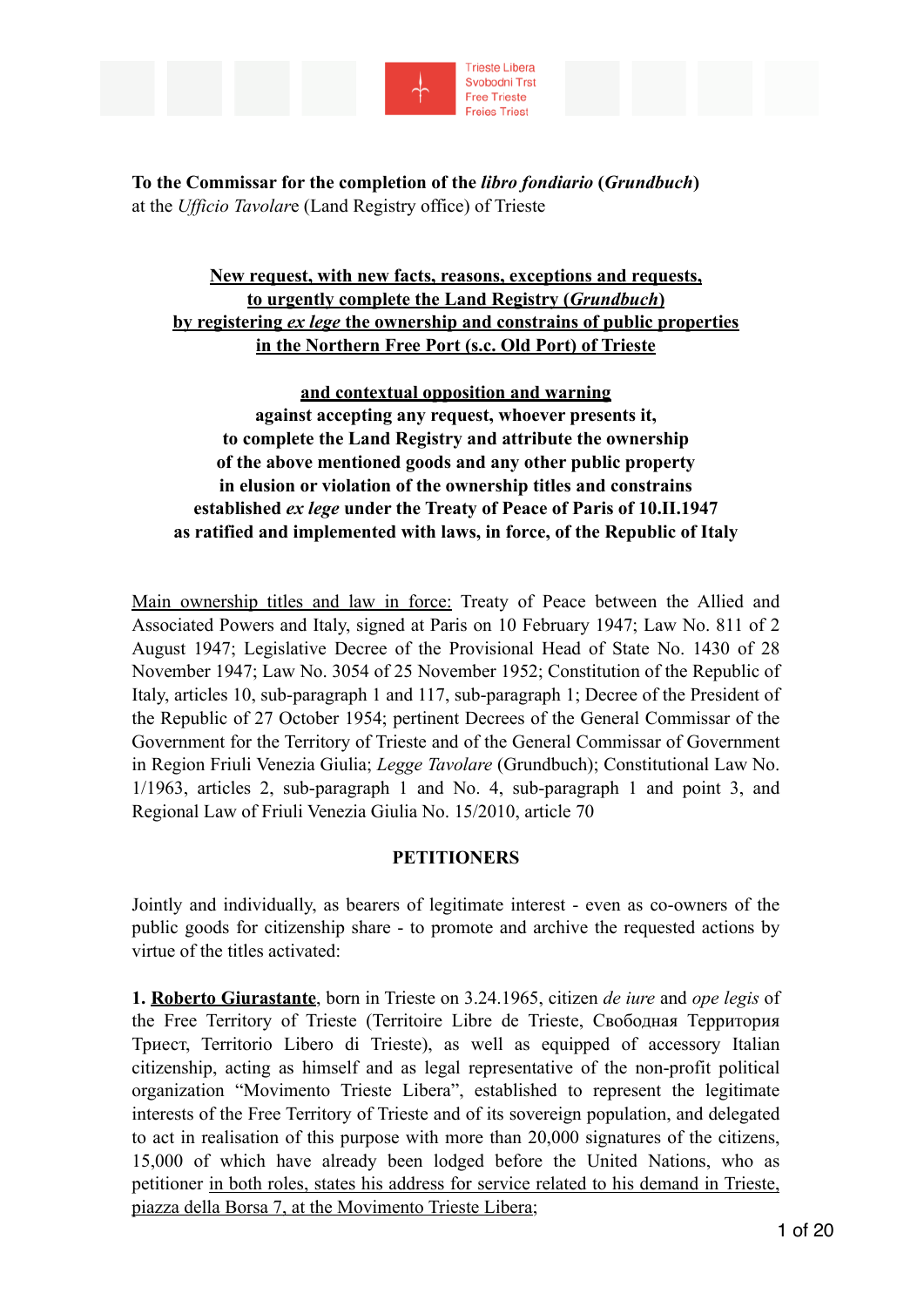**2. Paolo (G.) Parovel**, born in Trieste on 6.19.1944, citizen *de iure* and *ope legis* of the Free Territory of Trieste (Territoire Libre de Trieste, Свободная Территория Триест, Territorio Libero di Trieste), as well as equipped of accessory Italian citizenship, Foreign Affairs Commissioner of the Free Trieste Movement, who as petitioner, states his address for service related to his demand in Trieste, piazza della Borsa 7, at the Movimento Trieste Libera;

Thus underlining that the request is legitimized by the interest, right and civic duty to obtain the completing of the Land Registry in order to protect the law from violations that is proper of the Land Registry Law in force in Trieste, with the registration of particular public properties in the goods within the *pubbliche tavole* (public tables) in fulfilment of the applicable legal titles established under international and Italian laws, which establish their ownership, constrains and titles whose registration and inscription *ope legis* remains a duty *ex officio* of public administrators and is applicable but whoever has interest in it.

### **PREMISE AND NEW FACTS AND RESONS**

On 22 April 2015 the present petitioners presented to this Commissar a first request with the same object, registered under No. 3/COMP/15.

The question was presented to protect the legal ownership and destination of use of a large,State-owned port area bounded to the use of international Free Port, but notoriously and provenly threatened by consociations of public and private subjects who are maliciously attempting to violate these by actions and mean denounced as criminal offences to the competent judicial and investigative authorities.

For this purpose of defense of public interests, the underwritten requested to complete the Land Registry Book by inscribing the immovable properties identified and the registration *ope legis* of their ownership and destination of use as established by virtue of the specific provisions of the Treaty of Peace with Italy of 10 February 1947, in force, and of the Italian laws, in force, for its ratification and full execution, without reserves, of the same Treaty (Law No. 811 of 2 August 1947; Legislative Decree of the Provisional Head of State No. 1430 of 28 November 1947; Law No. 3054 of 25 November 1952).

The title activated this way has the status of an imperative requirement of the law, whose enforcement - upon request of *ex officio* - is an international obligation that in the Italian legal system prevails on national and regional law (articles 10, subparagraph 1 and 17, sub-paragraph 1 of the Constitution of the Republic of Italy);

After this first request, took place following new facts, documented in two public acts, attached sub 6, 7 and 8 to the present, new request as its new and implementing reasons: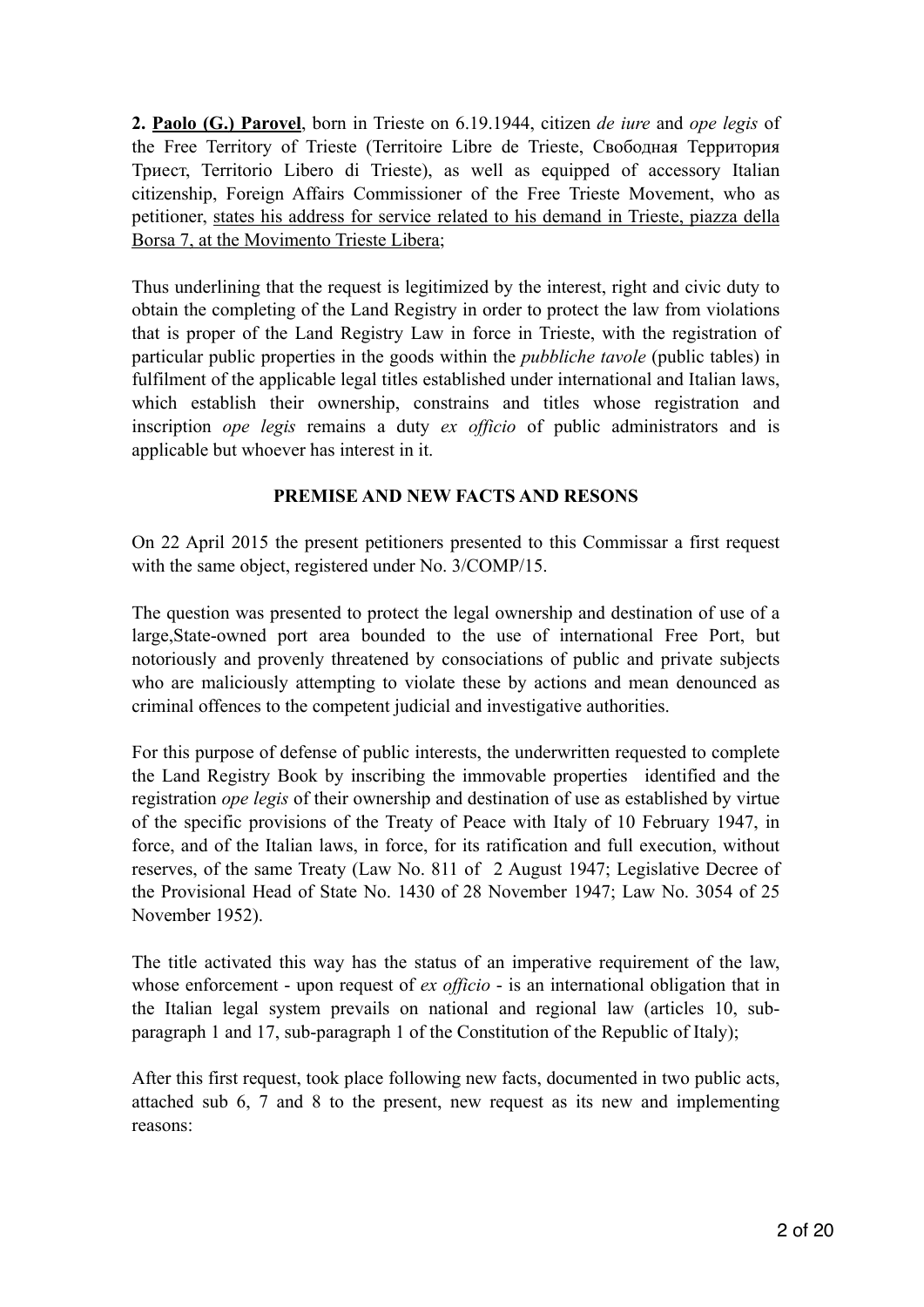**– annex 6:** decision No. VG 67/2015 of 19 June 2015 of the Court of Appeal and the deriving Decree of the Land Registry Judge of 1 July, notified to the petitioners on 30 July 2015;

the decision of the Court of Appeal did not dispute over the legal title, not over the legitimacy of the applicant, rather, it declares «not to procede» to the inscription of the properties and the registration of the ownership, stating that on the contrary «public properties are not included in the Land Registry as long as they maintain, as requested, their destination of use, unchanged (well-established principles of legal literature and of case-law, exclusively for Land Registry inscriptions different from these in Trentino Alto Adige), and that, as for this case, there is no act of authorisation of concession (required under Regional Law No. 15, article 5, year 2012, as premise for the inscription)»;

Ne appare tuttavìa evidente che tale motivazione giustificativa del rifiuto di ordinare esecuzione della domanda elude la questione scriminante per la quale essa è espressamente formulata, ovvero a quale Ente, e di quale Stato, appartengano per legge i beni pubblici dei quali si chiede l'iscrizione a garanzia da minacciate violazioni della proprietà e dei vincoli.

**– annexes 7 and 8:** "*Verbale di individuazione della nuova dividente demaniale*" (Minute of the identification of the new state-owned share), and the map attached to it, as undersigned on 9.VII.2015 by the representatives of certain public bodies who attempt to elude and violate, without legitimate titles, the title of ownership and the destination of use established by the law for the port properties in question: due to this, even the heading of the act, which boasts the main insignia of the Republic of Italy is surreptitious or, at least, improper;

the "Minute" and its map are public acts with which the under-signatories bound themselves to radically alter, jointly, and in agreement, the nature of the public properties in question, in order to sell these to private subjects for uses different than port uses by assigning, for the purpose, the title of ownership over these to a body that, exactly like this purpose, is absolutely different from these established by virtue of the specific imperative norms of the Treaty of Peace, which in the Italian Legal System prevail, by constitutional constrain, also on the most recent domestic Italian provisions (Law 190/2014, article 1, sub-paragraphs 618, 619 and 620) surreptitiously recalled in the "Minute", of which follows, in the text, a reasoned exception of anticonstitutionality, for all legal intents;

the last three paragraphs of the "minute" do also envision that the signatories commit the envisioned, radical alteration of the nature of the public properties also through the needed registration of the lands and immovable properties in the Land Registry Book, but with registration of ownership and destination of use different from these of the prevailing title, activated in defence of these properties within rejected request No. 3/ COMP/15 as well as with the present, new request;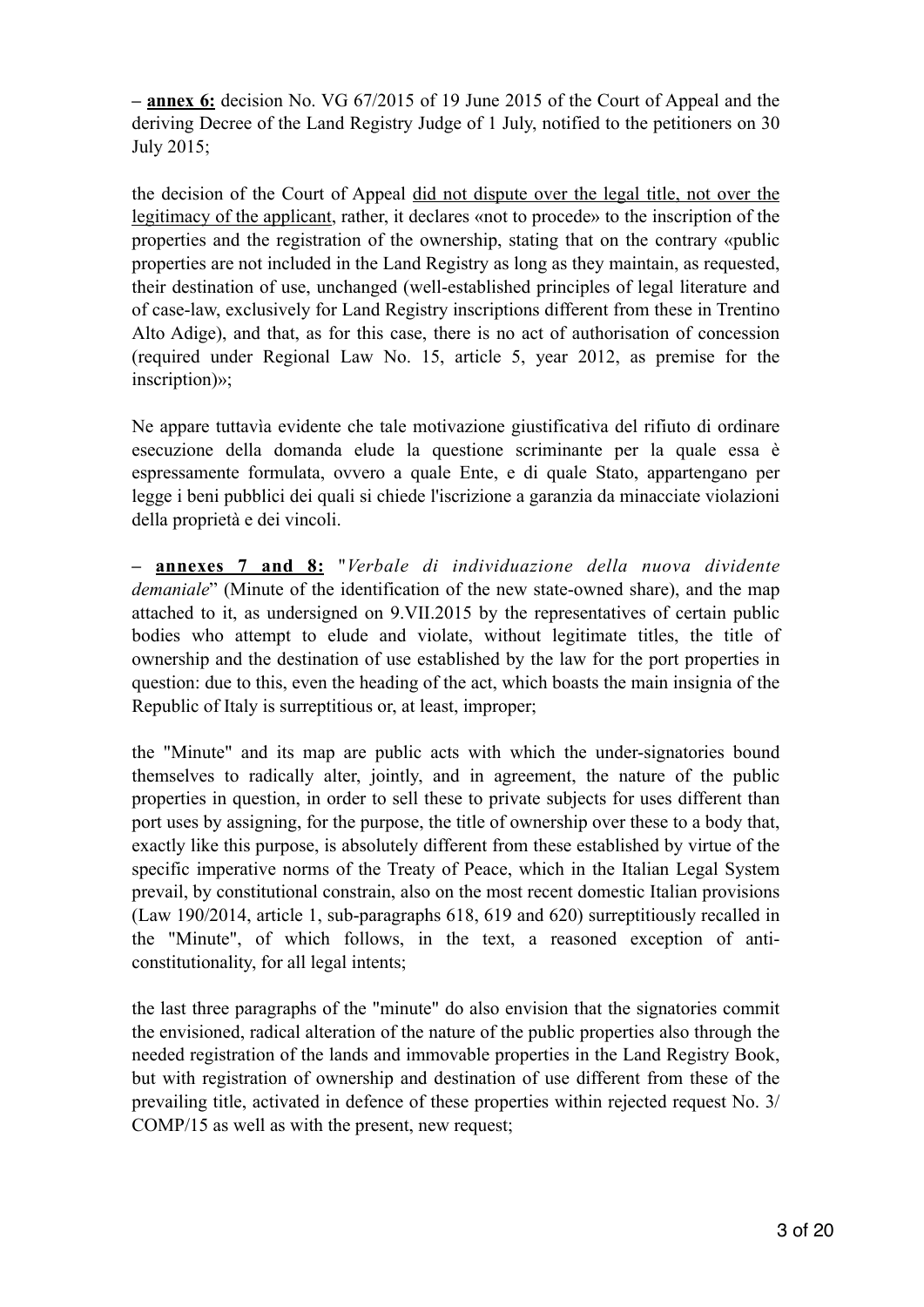yet, the act does not contain mentioning of ownership titles that the signatories are willing to activate to register the properties, notwithstanding that the registration procedure does not allow eluding or presenting implicit titles of ownership;

also, it is to take into account that the text of the "Minute" reveals that it was arranged since a long time, but, in order to officialise it, the signatories waited for the issuing of the above mentioned negative ruling of the Court of Appeal of Trieste and the following decree of the Land Registry Judge, even if these had not been notified to the petitioners yet and thus before they could lodge a statement of opposition;

this act does therefore confirm once again that the operations to alter the nature of the public properties of the port under threaten by registering these to a selling body, and from this to private purchasers, are knowingly grounded on the preliminary condition that the Court of Appeal omits of refuses the registration of these same properties in the Land Registry Book only to those who request the registration of the title of ownership and destination established under the precedent and prevailing legal title;

this consideration gains especial relevance in the light of what was previously documented and denounces both to competent Courts and to public opinion as for the entity of the housing and building speculation that are supported by these means, on the consequent negative impact on local economy, as well as on the fact that the impossibility to recover the port area is pretentious and that the whole operations is burdened with anti-corruption and antimafia, as well as environmental questions, which were as well notified to the competent Courts.

**Provided that, for the purposes of liability, all public officers of the Republic of Italy have the legal obligation, in the carrying out of their duties, to enforce the laws and prevent, on denounce of** *ex officio***, illicit behaviours that are identifiable or presupposed to be of criminal nature,** it is important taking into account that, for the purposes of the present request, the following new fact, documented with public acts:

− confirm and demonstrate that the already presented request of registration in the Land Registry Book of the public properties in question, with registration of the title of ownership and destination of use established in the form of international obligation under imperative legal provisions, Constitutionally prevailing on national and regional laws, it is necessary, dutiful and urgent to prevent non-owner and unauthorized subjects from eluding this legal title in order to completely change the nature of these public properties in order to allow their sale to private subjects;

− confirm and demonstrate that those non-owner subjects are willing to demand and obtain themselves the modification of the nature of the public properties with their own requests to complete the Land Registry Book by registering, and/or direct registration, grounded on the omission of the registration, to this day, and notwithstanding the request to take care to do so, of the previous title of ownership and destination established under the Constitutionally prevalent, imperative norms of the Treaty of Peace of 1947, in force;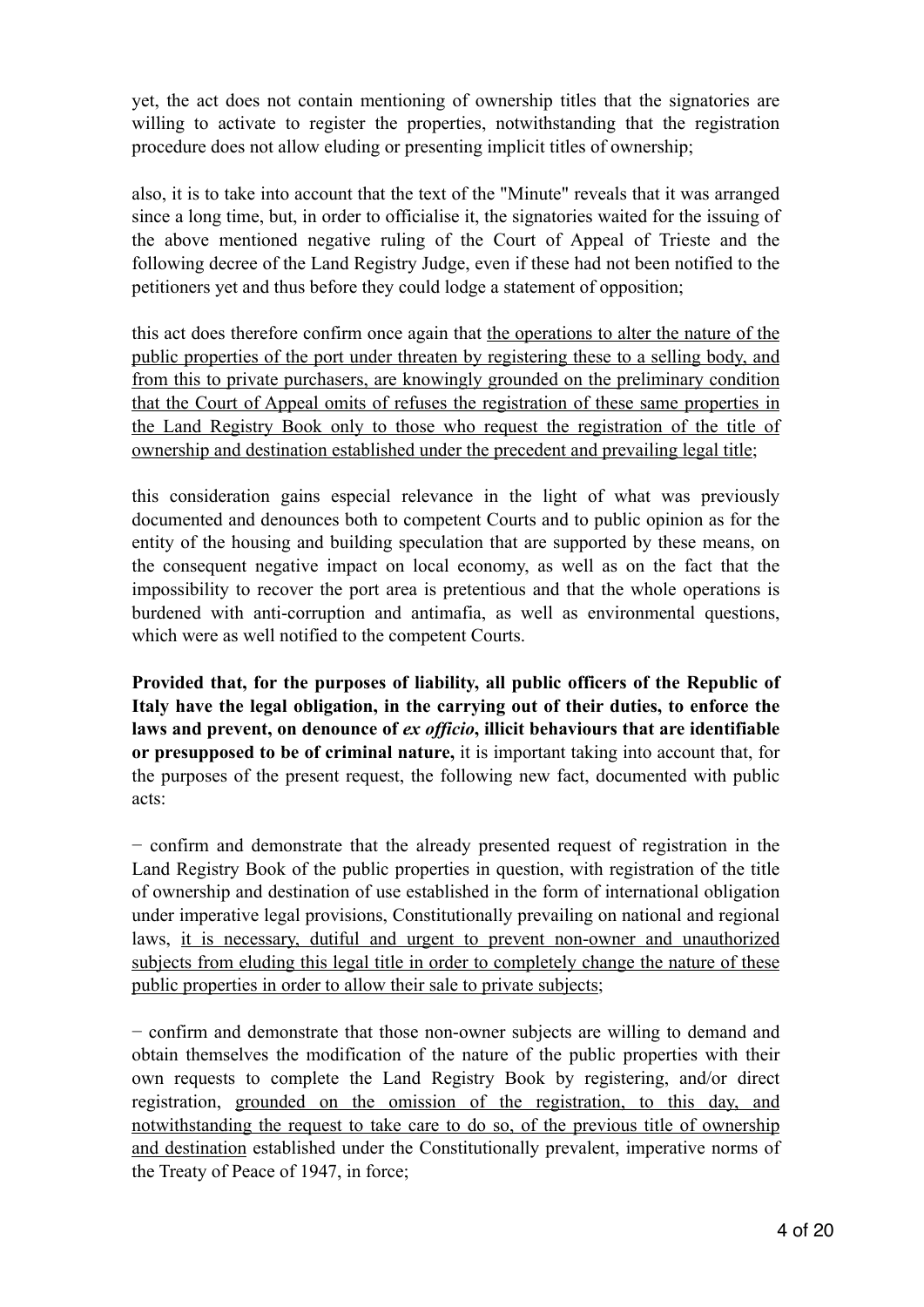− confirm and demonstrate that those non-owner subjects might obtain this modification of the Land Registry Book as for the nature of the properties eluding the law only with the complicity of the Court of Appeal and the Land Registry Judge in refusing or delaying the requested completing of the Land Registry Book with the registration *ex lege* of the previous title of ownership and destination of use established under the Constitutionally prevalent, imperative norms of the Treaty of Peace of 1947, in force;

Substantially, these subjects, being used to the brutal prevailing of politics above law (to the point of declaring it in public and to local press in regard to this very case) they would intend to have the Court of Appeal and the Land Registry Judge denying the right to the very same procedure on the very same public properties to the ones who bear these and activates the rightful, valid ownership title, only to concede it to those who are willing to seize the properties without opposing any valid title of ownership.

It is as much clear that the title activated with the previous request, No. 3/COMP/15, and now once again with the present demand, has the nature of an imperative law, which does prevail on national or regional law under a Constitutional constrain.

Its execution on demand or *ex officio* does therefore remain mandatory by its own nature, prevailing also on the subordinate requirement of the subsistence of the acts of authorization or concession envisioned under Regional Law 15/2015, article 5, but also on any other provision of said law, an on the very *legge tavolare* (Grundbuch / Land Registration Law).

This is also demonstrated by the registrations of this kind that to already exist in legal force, like the example lodged with the previous and once again to the present request (**annex 4**).

It is also clear that only after the execution, on demand or *ex officio* of the registration in the Land Registry Book and of the mandatory recording of this previous and prevailing title whoever has interest in arguing its decadence to acquire without committing fraud, therefore in good faith, for all legal purposes (article 1479 of the Italian Civil Code), ownership over these properties can legitimately lodge a request to register successive titles of ownership considered valid or sufficient for the purpose.

**Also, this does not only apply to acts of the Land Registry Office, but also to these of the Cadastre and to any other public act**, of any public body and of all kinds, which involves ownership of the destination of use of public goods that were transferred and established with this previous and prevailing title of international and Italian law.

We do also underline, for all purposes of liability, for all respects, and reserving to provide more details when needed, that to this day the competence of Region Friuli Venezia Giulia, of the Court of Appeal of Trieste and of the Land Registry Judge on the matter do nor directly derive from the jurisdiction of the State of Italy, but from normative acts of the provisional, administrative over the current Free Territory of Trieste, exercised since 1954 with the specific decrees of the General Commissar of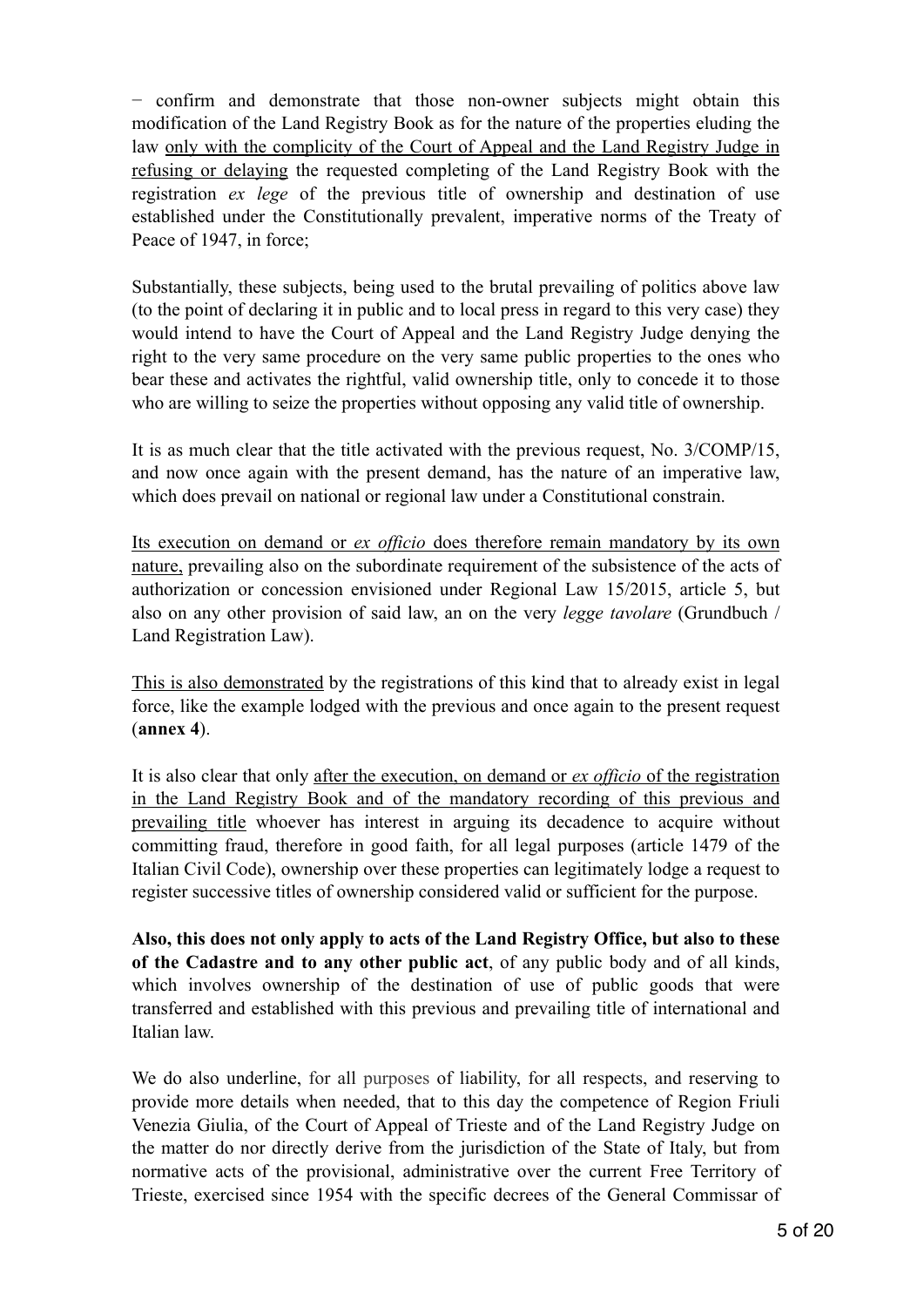the Italian Government for the Territory of di Trieste, whose powers were mostly transferred in 1963 to the Commissar of the Government in Region Friuli Venezia Giulia, and partially to the Region itself and to a Prefect; all of them continue exercising said powers to this day.

For the purpose of the present act, we underline that the expressions "current Free Territory of Trieste", *Territorio Libero di Trieste*, Free Territory of Trieste, do refer and mean the current extension, which consists in the Municipalities of former "Zone A", since in 1992 its sovereignty over former "Zone B" ceased with the realization of the conditions established under article 30, point 3 of the Vienna Convention on the Law of Treaties, with the international recognition of the new independent Republics of Slovenia and Croatia.

Due to this, and in the light of the new facts, the undersigned petitioners formulate:

1) the present new request to complete the Land Registry Book by inscribing the properties listed and registration of the ownership and constrains established under the recalled provisions of the Treaty of Peace of Paris of 10 February 1947, in force, and of the Italian laws of ratification and full implementation, without reserves, of the same Treaty;

2) contextual, preliminary opposition and warning against fulfilling any demand, whoever presents it, to complete the Land Registry Book and register the above mentioned or other public properties eluding or vilation the ownership titles and constrains established *ex lege* by the Treaty of Peace of Paris of 10.II.1947 as ratified in full and executed without reserves with laws in legal force of the Republic of Italy; this warning does also have the status of title and request of the undersigned to be informed of the existence and of the status of the above mentioned, eventual procedure, activated by third parties in respect to these properties;

**3) contextual, full reserve of appeal and possible actions for the compensation of damages caused by the negative outcome of the previous request No. 3/COMP/15,**  following verification of the acts, especially in regard to the compliance with the obligations established under articles 27 and 28 of Regional Law No. 15/2010 and of the requested special publicity of the procedure in respect to the international bodies and States holding rights, *ex lege*, over the public properties subject to the present request;

**4) contextual, full reserve of any other action of defense and reparation of damages,** in any form and in every Court, even international, to defend the rights activated with the precedent and with the present request.

### LAW

A. Titles of ownership *ex lege* and of legitimate interest in force whose registration is being requested as properties of the "Demanio dello Stato del Territorio Libero di Trieste – Porto Franco internazionale di Trieste" - "State Property of the Free Territory of Trieste – international Free Port of Trieste".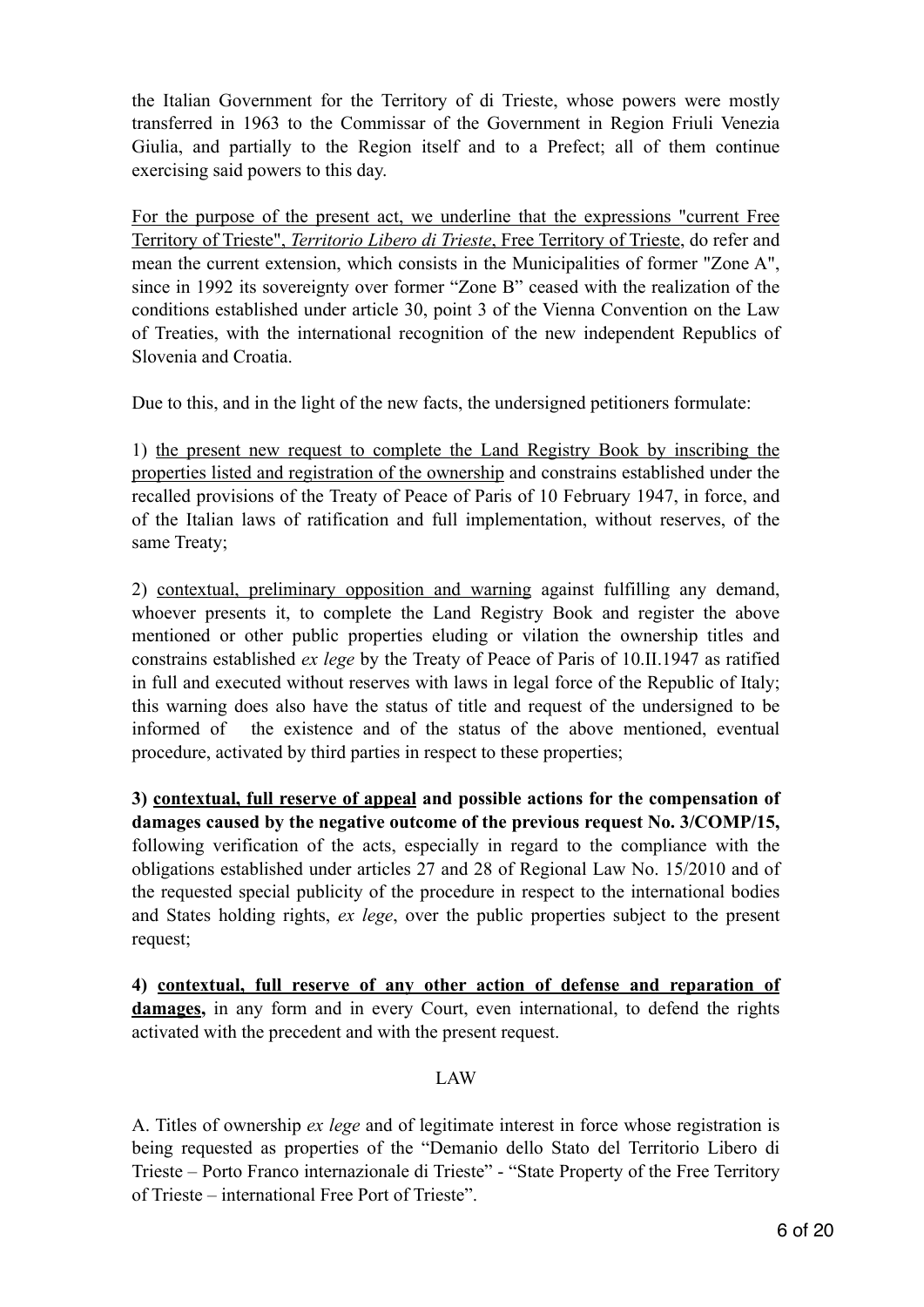Are integral titles for the registration of this request as well as titles of the legitimate interest of the petitioners to demand and obtain it:

**1)** the Treaty of Peace between the Allied and Associated Powers and Italy, in force, signed in Paris on February 10, 1947, which has come into force with the deposit of the instruments of ratification by the Union of Soviet Socialist Republics, the United Kingdom of Great Britain and Northern Ireland, the United States of America and France (Article 90) as well as Yugoslavia, India, Canada and Italy, on 15 September, 1947, ratified and enforced by Italy with: Law No. 811 of 2 August, 1947, authorising the Government of the Republic of Italy to ratify the Treaty (*in Official Gazette No. 200 of 2 September, 1947*); Legislative Decree of the Temporary Head of State No. 1430 of 28 November,1947, full implementation of the Treaty (*ordinary supplement to Official Gazette No. 295 of 24 December 1947*); Law No. 3054 of 25 November, ratifying Legislative Decree No. 1430 of 28 November, 1947 (*in Official Gazette No. 10 of 14 November, 1953*), registered at the United Nations by the Union of Soviet Socialist Republics and by France on 15 March, 1950 (*United Nations Treaty Series, Volume 49 – 1950, N° 747, Treaty of Peace with Italy, signed at Paris, on 10 February. 1947).*

Precising that this request recalls the pertinent provisions of the Treaty of Peace, which is a multilateral normative Treaty, in force (cfr. anche *US Department of State, Treaties in Force, 2013*), as written, published and registered at the United Nations, in its French, English and Russian version, authentic, and in Italian as a non-authentic text, yet, officialized by the Republic of Italy with the Legislative Decree of the Temporary Head of State No. 1430/1947, ratified with Law No. 3054/1952.

Precising that this subject is also regulated by the principles of customary international law, codified, in particular, by two multilateral normative treaties: the *Charter of the United Nations* of June 26th, 1945, which binds all the the Member States, undersigned by Italy on February 22nd, 1956 and ratified with Law No. 848/1957, and the *Vienna Convention on the Law of Treaties* adopted on May 22nd, 1969, ratified and implemented by Italy with Law No. 112/1974 and in force since January 27th; the same principles were also confirmed with the Final Act of 1975, which concluded the Conference on Security and Co-operation in Europe.

For the purposes of this request, **sub 1 and 2 a) b) c) d) are annexed copies** of the multilateral Treaty in force, registered by the Organization of the United Nations as well as the three, above mentioned implementing measures of enforcement and ratification on the part of Italy, published respectively on the UN Treaty Series and in the *Gazzetta Ufficiale della Repubblica Italiana* (Official Gazette of the Republic of Italy), which, as official means of publication of international legal instruments (under Article 102 of the Charter of the United Nations) and of Italian laws and, as for this case, these serve as proof of the existence of the titles of legitimacy on which this request is founded.

**2)** in particular, the following Articles and Annexes of the multilateral Treaty of Peace itself, in force, concerning the establishment, the legal order and the rights of the Free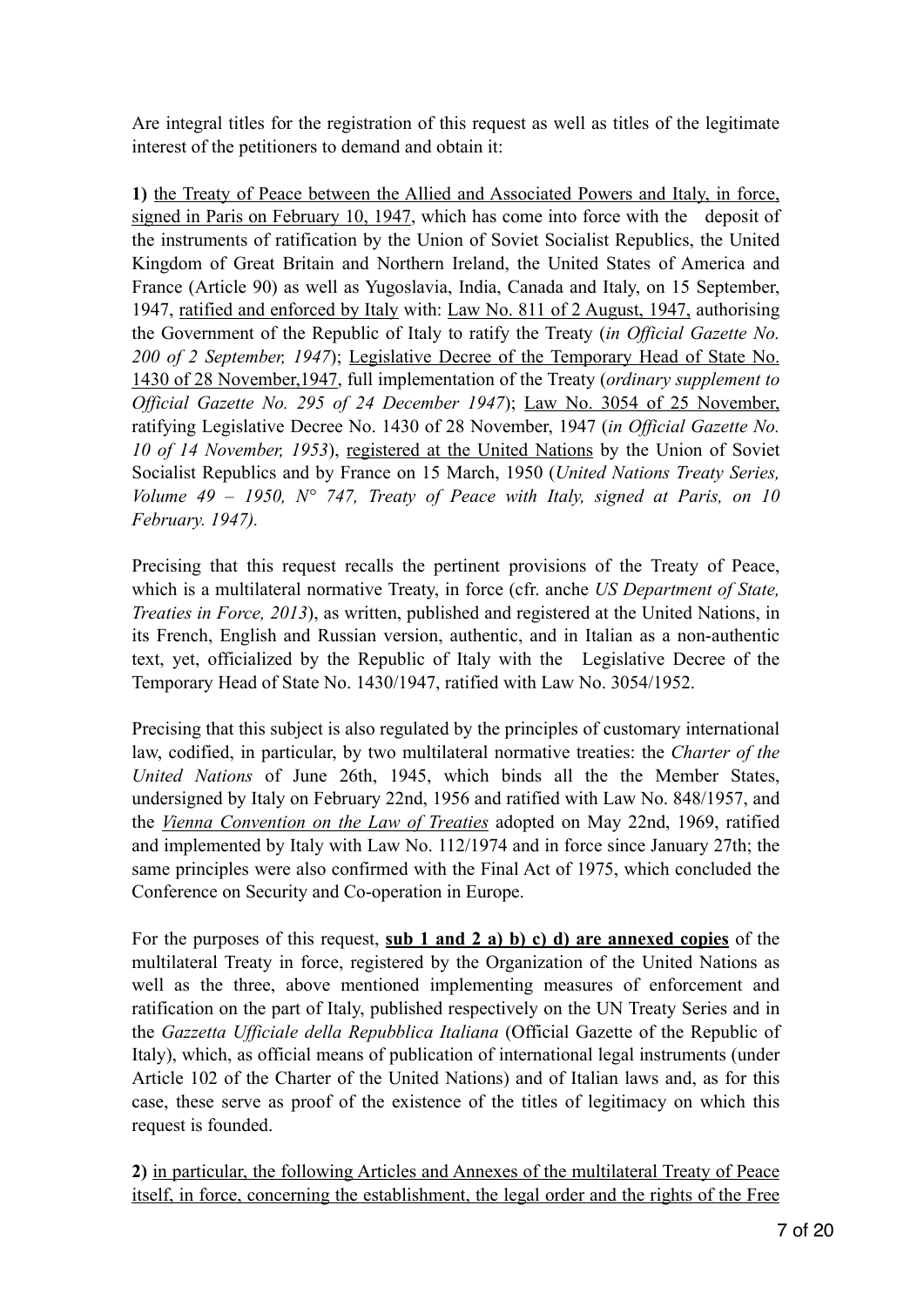Territory of Trieste (Territoire Libre de Trieste, Свободная Территория Триест, Territorio Libero di Trieste) as well as the duties and rights of the other States towards it: Articles No. 4, 21, 22, 48 point 5, 78 point7, 79 point 6 g), 85; Annexes No. I-Maps, VI-Permanent Statute of the Free Territory of Trieste, VII-Instrument for the Provisional Regime of the Free Territory of Trieste; VIII-Instrument for the Free Port of Trieste; IX-Technical dispositions regarding the Free Territory of Trieste; X-Economic and financial provisions relating to the Free Territory of Trieste.

**3)** in particular, the following provisions of the same multilateral Treaty of Peace, in force, and of its Annexes concerning the real properties, as well as the related prohibitions and restrictions on use as well as of the rights *in rem* of the Free Territory and of other States, of which we request the registration:

**a)** Article 21, point 1, of the multilateral Treaty, in force, which rules the establishment, at the coming into force of the same Treaty, of the Free Territory of Trieste (Territoire Libre de Trieste, Свободная Территория Триест, Territorio Libero di Trieste) as a sovereign State provided with its own territory, population, legal system and government, recognises by the Signatory States and by the United Nations and under the direct protection of the Security Council, which accepted this responsibility with Resolution No. 16 of January 10th, 1947, **a copy is annexed sub 3**.

**b)** Article 21, point 2, of the multilateral Treaty, in force, which rules the contextual termination without conditions of Italian sovereignty over the area of the Free Territory of Trieste since the coming into force of the Treaty;

**c)** of Article 1 of Annex X of the multilateral Treaty in force, which rules and, at the coming into force of the Treaty of Peace, has the effect of ceding *ex lege,* tho immediately transfer to the Free Territory of, without payment, all Italian State and para-statal, movable and immovable property (specifying the nature of the organizations of origin) within the Free Territory, therefore, since that moment, these are excluded *ex lege* from the Public/State property of the Republic of Italy and its organs, becoming eligible *ex officio* to constitute the Public/State property of the Free Territory of Trieste which, as such, is a common property of its sovereign population the community of its citizens *de iure*.

**d)** Article 90 of the multilateral Treaty, in force, establishing the conditions and time of it's coming into force;

**e)** Article 34 of Annex VI and the whole Annex VIII of the multilateral Treaty, in force, which establish the creation and international regime of the Free Port (Port Franc, Свободниый Порт, Porto Franco) of Trieste;

**f)** Article 85 of the multilateral Treaty, in force, which, among the miscelanous economic provisions of the Treaty does clearly include the provisions of Annexes M VIII and X ruling that, likewise to these of the other Annexes, these are to be considered integral part of the Treaty and therefore have the same value and effect;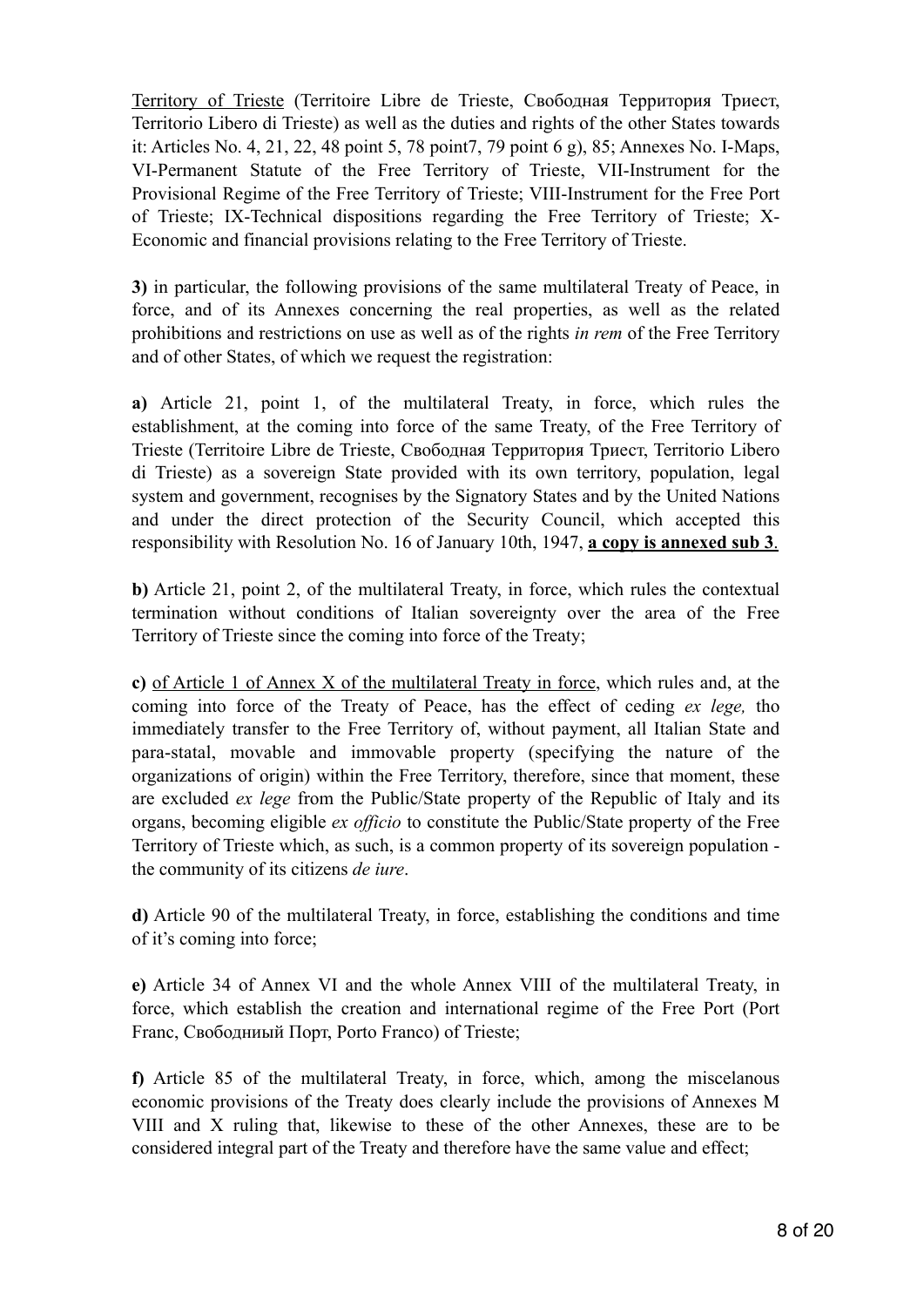**g)** Article 2, point 1 of Annex VIII of the multilateral Treaty, in force, which rules the creation of the Free Port of Trieste as a State Corporation of the Free Territory of Trieste, with having all the attributes of a juridical person;

**h)** Article 3, point 1 of Annex VIII of the multilateral Treaty, in force, which regulates the definition of the area of the permanent Free Zones of the international Free Port of Trieste within the limits of the Free Zones of the Port of Trieste in existence in 1939, **a copy is annexed sub 4**, therefore, binding the areas to this exclusive use;

**i)** Article 3, point 4 of Annex VIII of the multilateral Treaty, in force, which allows to eventually increase the Free Port outside its permanent Free Zones mentioned in Article 3, point 1, but does not allow to eliminate or substitute these, confirming once again the permanent nature of the restriction on use of these areas to the exclusive use as international Free Port established and regulated under Annex VIII itself;

**j)** Article 2, point 2 of Annex VIII of the multilateral Treaty, in force, which establishes to transfer *ex lege*, without payment, to the international Free Port of the Free Territory of Trieste all Italian state and para-statal property transferred to the Free Territory of Trieste under Article 1 of Annex X which is within the boundaries of its permanent Free Zones (Article 3, point 1), to form the original, permanent and essential resource of the Free Port itself, as a State Corporation of the Free Territory of Trieste (Article 2, point 1);

**k)** Articles 1, 3 points 2 and 3, 5 points1 and 2, 6, 7 points 1 and 2, 10, 12, 22 and 24 of Annex VIII of the multilateral Treaty in force, which establish the destinations, restrictions on use as well as d of the rights *in rem* of third parties, to bing and to the benefit of all the permanent and additional areas of the international Free Port of Trieste, in particular:

- the exclusive destination of the immovable properties as customary Free Port destined to be used"on equal terms by all international trade and by Yugoslavia, Italy and the States of Central Europe, in such manner as is customary in other free ports of the world", with the international regime governed by the provisions of Annex VIII itself, which clearly includes the activities of warehousing, storing, examining, sorting, packing and repacking and similar activities, as well as the procession of goods and authorises manufacturing activities (taking into account that "Yugoslavia" now refers to its Successor States);

- the rights of the merchant vessels and goods of all Countries of the world, therefore extended to all the enterprises which carry on their marittime traffic, trade, transformation - processing - and industrial activities of the unrestricted access to the Free Port for loading and discharge both for goods in transit and goods destined for or proceeding from the Free Territory without the levy on such goods customs duties or charges other than those levied for services rendered.

- the prohibitions to establish special zones in the Free Port under the exclusive jurisdiction of any State, as well as the prohibition to discriminate on the nationality of the vessels, the ownership of the goods or on any other grounds when it comes to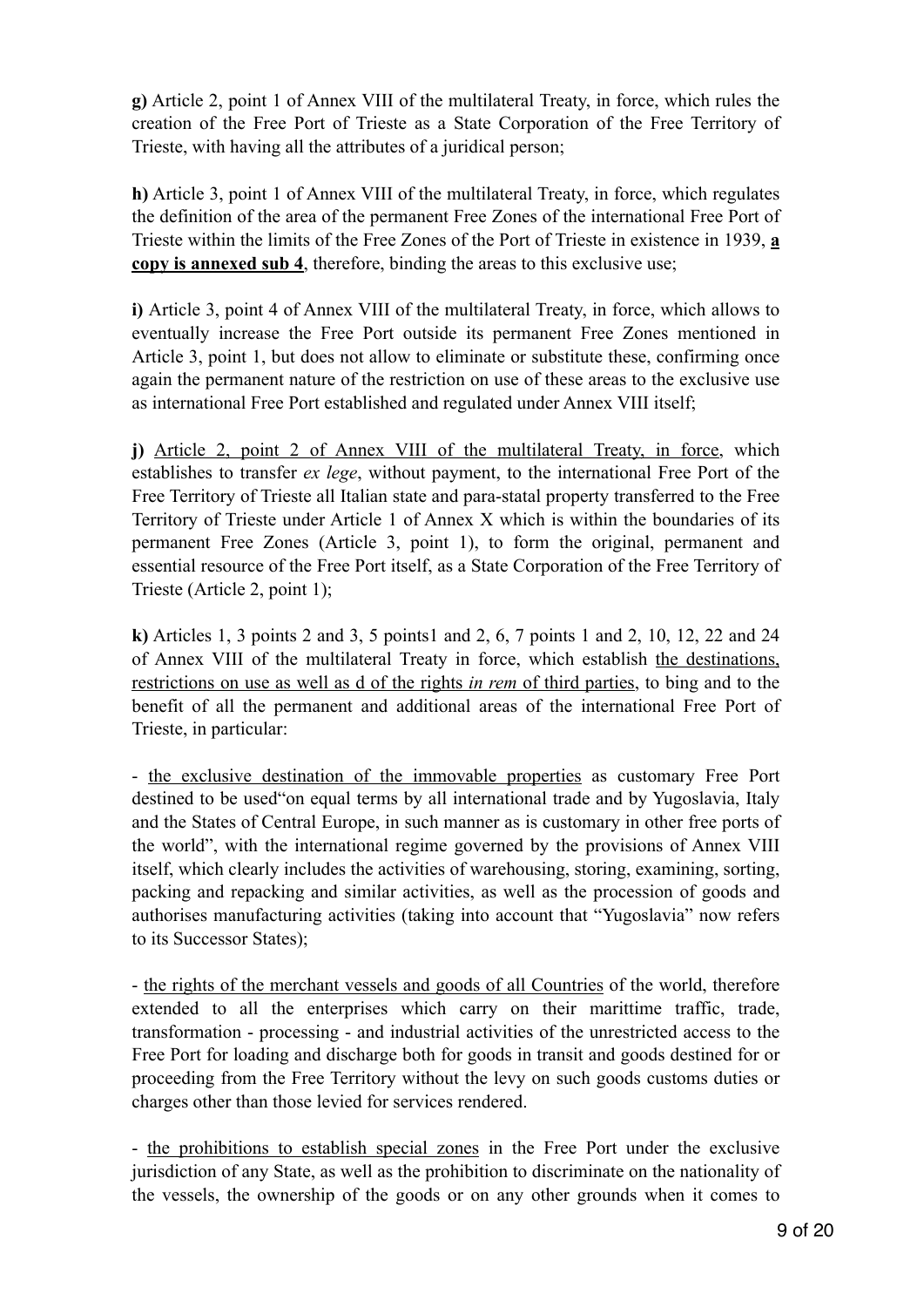determinate and receive the pertinent rights and fixing and levying harbour dues and other charges in the Free Port;

- the right of Italy and of Yugoslavia to request and obtain, if allowed, the exclusive use of berthing spaces within certain parts of the area of the Free Port. (taking note that here the name "Yugoslavia" refers to its Successor States);

- the right of the citizens of any State who are engaged in any legitimate pursuit in the Free Port to access it without unduly impediments;

- the right of the International Commission in charge of the administration of the Free Port referred to in Articles 21, 22 and 23 of Annex VIII, consisting in the representatives of the following States: the Free Territory of Trieste, France, the United Kingdom of Great Britain and Northern Ireland, the Union of Soviet Socialist Republics, the United States of America, the People's Federal Republic of Yugoslavia, Italy, Czechoslovakia, Poland, Switzerland, Austria and Hungary, to have its seat and offices in the Free Port and exempt from local jurisdiction (taking note that the names "Union of Soviet Socialist Republics", "People's Federal Republic of Yugoslavia", "Czechoslovakia," now refer to their successor States);

- the obligation to subject to the procedures of resolution envisioned in Article 24 of the same annex any dispute relating to the interpretation or execution of the provisions of Annex VIII of the Treaty of Peace concerning the regime and consistency of the international Free Port of Trieste and its areas.

**l)** Articles 1, 3, 6, 7, 8, 9, 11, 13, 14, 18, 19, 20, 21, 22, 23, which establish the exclusive powers of administration of the international Free Port of Trieste and, with it, of immovable properties, assigned to the Director of the Free Port referred to Article 18, as part of the provisions of the State legal order and of the executive and jurisdictional bodies of the Free Territory of Trieste and with the power to control the management of the Free Port which are assigned to the International Commission referred to Article 21;

**m)** Articles 21 and 90 of the multilateral Treaty, in force, and Annexes VI and VII, which establish the Free Territory of Trieste, a parliamentary democracy provided with its own legal order, territory, sovereign population consisting in the people entitled *ope legis* to its citizenship, and of the current provisional regime of Government as preparatory administration for the permanent regime;

**n)** Article 2 of Annex VII of the multilateral Treaty, in force, which establishes as main direct beneficiary of the temporary administration of the Free Territory of Trieste its sovereign population consisting in the people entitled *ope legis* to its citizenship, who therefore are directly entitled of the legitimate interest to the enforcement of all the provisions of the Treaty of Peace concerning - directly or indirectly - their rights and their moral and material wellbeing, including the direct and indirect rights of work and free enterprise through the regime and areas of the international Free Port;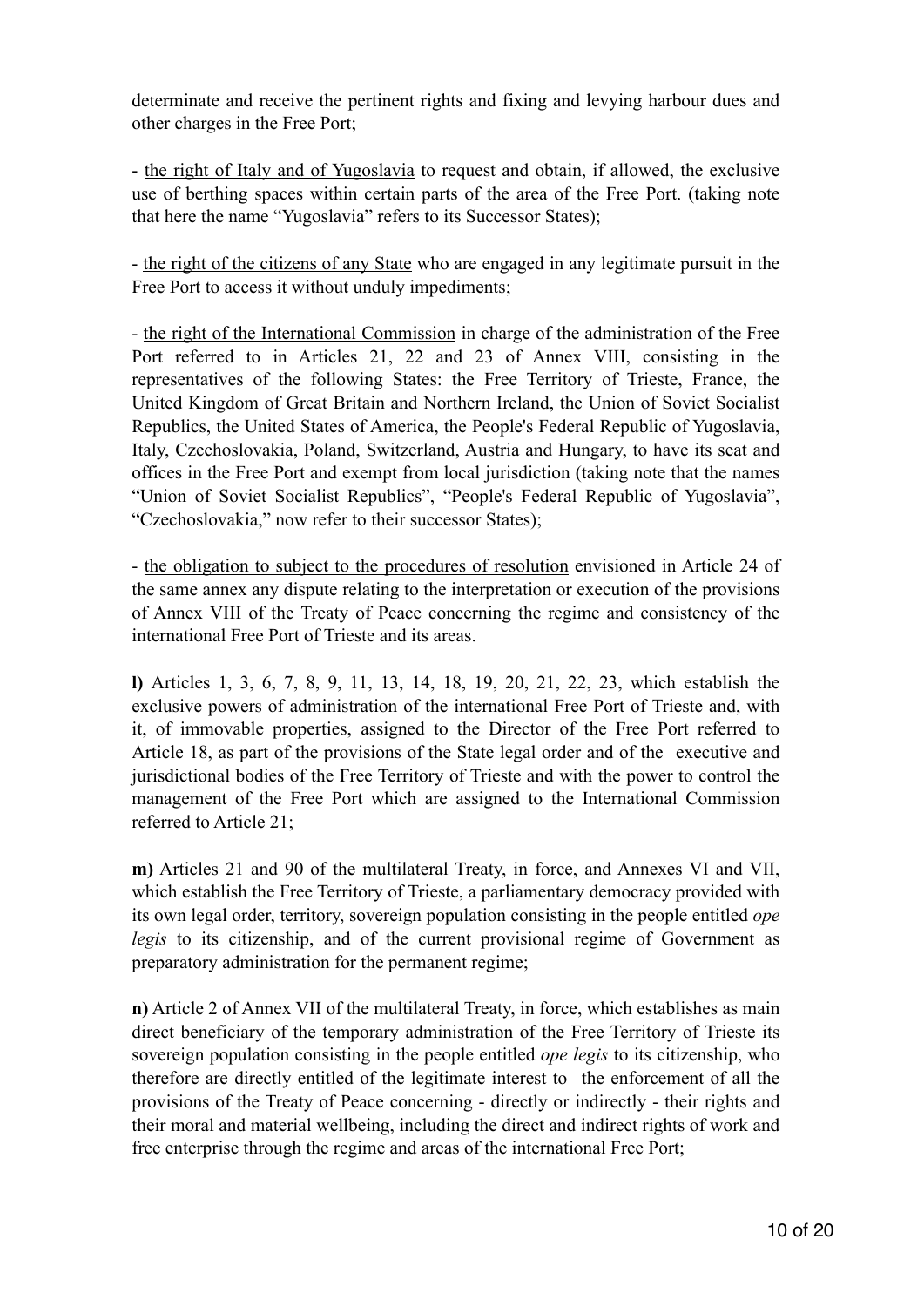**o)** Article 2, sub-paragraph 3, of Annex VII, which establishes the obligation, for the Authority in charge of the provisional government of the Free Territory of Trieste, to enforce also in the Provisional Regime all applicable provisions of the Permanent Statute referred to in Annex VI, therefore, establishing the consequent right and legitimate interest of the citizens, States and enterprises to their enforcement.

B. Obligation to attribute *ope legis* the status of State Property of the Free Territory of Trieste to all movable and immovable public properties that were transferred to it since 15 September 1947 under the multilateral Treaty of Peace in force, ex Article 1 of Annex X.

All public State and para-statal immovable properties referred to at Article 1 of Annex X of the Treaty of Peace with Italy signed in Paris on 10 February, 1947, which has come into force on 15 September, 1947, being or not registered on the *Libro Fondiario* (Land Registry) and/or are recorded as a property of the State or other subjects governed by Public Law referred to in the norm (local authorities and of public institutions and publicly owned companies and associations), are *ipso facto* to be considered transferred, *ope legis,* since that moment, as well as the movable properties of the same subjects, to the exclusive property of the Free Territory of Trieste (Territoire Libre de Trieste, Свободная Территория Триест, Territorio Libero di Trieste) constituting, *ex lege* its State/demanial property.

That for this reason, since 15 September, 1947, all cadastral registration and registrations of property rights or any other related right related to the above mentioned immovable properties which were previously or successively concluded in the name of the "State Property" and/or of the "State Demanial Property", or in the name of the other public subjects referred to at Article1 of Annex X of the multilateral Treaty of Peace in force, must obligatorily be intended *ope legis* no longer as the State/ demanial property of the Republic of Italy (whose titles of sovereignty and ownership have ceased on that date, respectively, under Article 21, point 2 and of Article 1 of Annex X of the same Treaty) nor of said authorities, but to the State/demanial property of the newly established owner *ex lege*, which is the Free Territory of Trieste (Territoire Libre de Trieste, Свободная Территория Триест, Territorio Libero di Trieste).

Since this is a transfer of ownership *ope legis*, under the multilateral normative Treaty, in force, which is a Constitutional, binding and superordinate part of the Italian legal system, it has effect on the ownership and availability of the movable and immovable properties referred to at Article 1 of Annex X of the Treaty *ipso facto* and *ex tunc,* even prescinding the actual, careful and rightful full registration of the of the ownership or the open explanation of the implicit fact that since 15 September, 1947, the term "Stato" within the Free Territory of Trieste is exclusively used and cannot but refer to the Free Territory of Trieste as exclusive holder of the sovereignty.

As for this matter, it is of use mentioning, among the registrations of public properties in the Land Registry of Trieste, in the name of public administrations which, after 15.9.1947 were transferred under the Treaty of Peace to the *Demanio dello Stato del Territorio Libero di Trieste* (State Property of the Free Territory of Trieste), the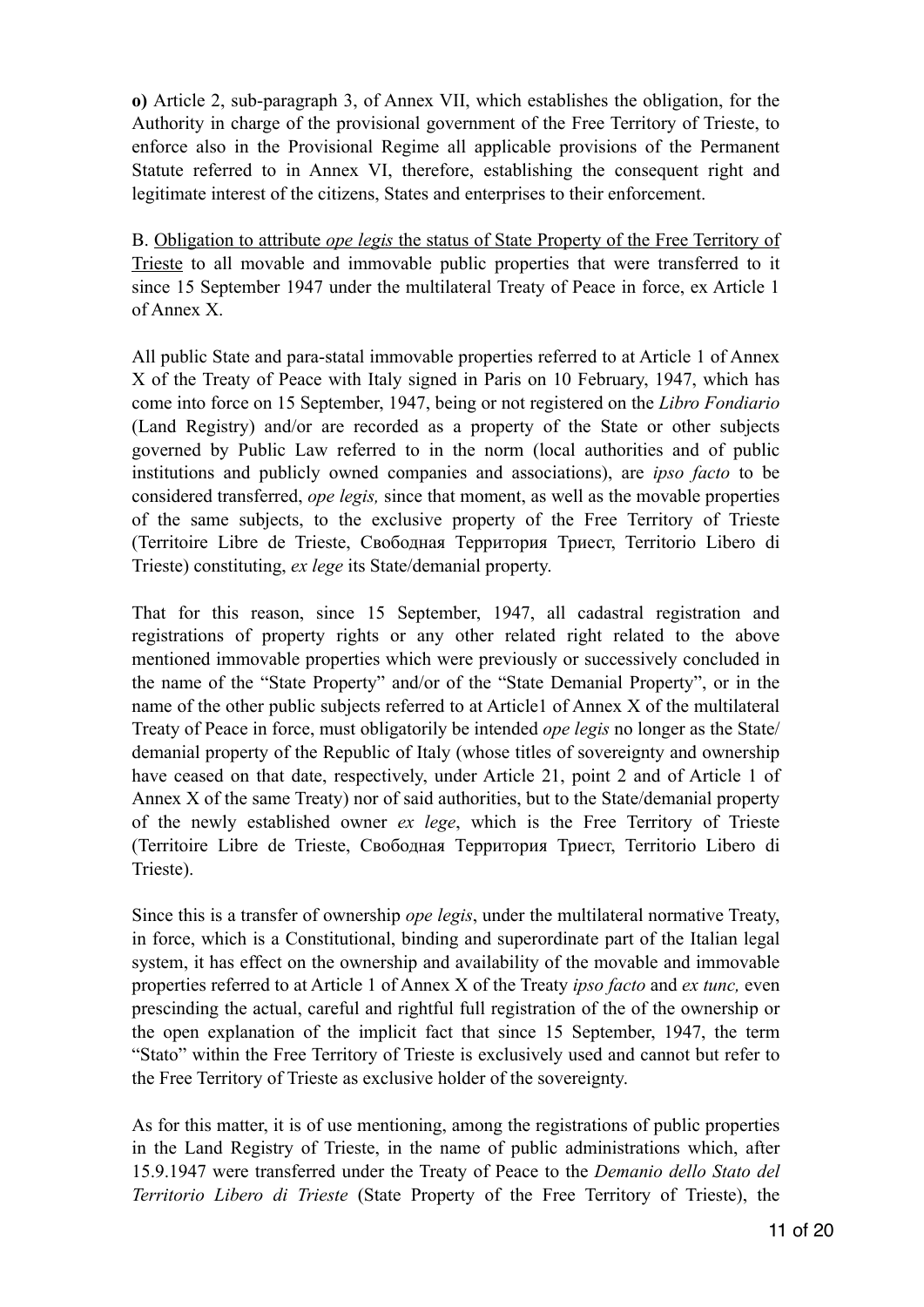registration, in force, of the property classified as cat. 304, now p.c.n. 915/3 in PT 751 of the *c.c. di Cologna* (census district of Cologna), to the "*Demanio dello Stato – Sovraintendenza dell'Amministrazione delle Poste e Telecomunicazioni – Territorio Libero di Trieste*" - "*Demanial Property - Superintendency of the Post and Telecommunications - Free Territory of Trieste*", registered in 1950, erroneously modified in 1994 assigning it to the "*Ente Poste Italiane, con sede in Roma*" and restored, in 1995, to its original form by the *Giudice tavolare* (Land Registry Judge) upon notice of the *Conservatore del Libro Fondiario* (Registrar of the Land Registry). A copy of the registration, as it appears on the ledger, **is annexed sub 5** to provide an example.

C. Obligation to register and titles of jurisdiction of the Land Registry Judge in Trieste.

The present request regards ownership rights established *ex lege* on the immovable properties listed at the end of this document of which, therefore, in Trieste must undergo the registration in the Land Registry, *ex officio* and upon request, this does also apply to all other immovable goods belonging to the categorie lister at point C, under the fundamental principles of the Land Registry Law (principle of consensus; principle of speciality; principle of application; principle of registration; principle of legality; principle of the publicity).

The obligation does salo prescind from the verification of the title of jurisdiction exercised by the Italian Land Registry Judge currently in charge of Land Registry proceedings, which means weather he believes - rightfully or falsely - to exercise the jurisdiction of the Free Territory of Trieste or that of the Republic of Italy.

The performances required to enforce the provisions of the Treaty of Peace with Italy, signed in Paris on 10 February 1947 are equally binding and have legal efficacy under both legal systems.

The Memorandum of Understanding signed in London on 5 October 1954 as an additional executive instrument of the Treaty of Peace has entrusted the temporary civil administration of the Free Territory of Trieste, including the international Free Port, to the responsibility of the Italian Government (not to the Republic of Italy) and, by accepting the duties of this mandate, the Italian Government has taken on itself and in the name of the bodies it has delegated for the purpose, became responsible for that to the delegating authority, the Security Council of the United Nations, to the administered Free Territory of Trieste, to its sovereign population and to all third parties governed by private, public or international law.

On the other side, the Republic of Italy has recognized the Free Territory of Trieste, assuming all the consequent obligations under international and domestic law towards it, its citizens *de iure* and all third parties governed by private, public or international law, under the laws, in force, which with it ratified and fully enforced the Treaty of Peace: Law No. 811 of 2 August, 1947, authorising the Government of the Republic of Italy to ratify the Treaty (*in Official Gazette No. 200 of 2 September, 1947*); Legislative Decree of the Temporary Head of State No. 1430 of 28 November,1947,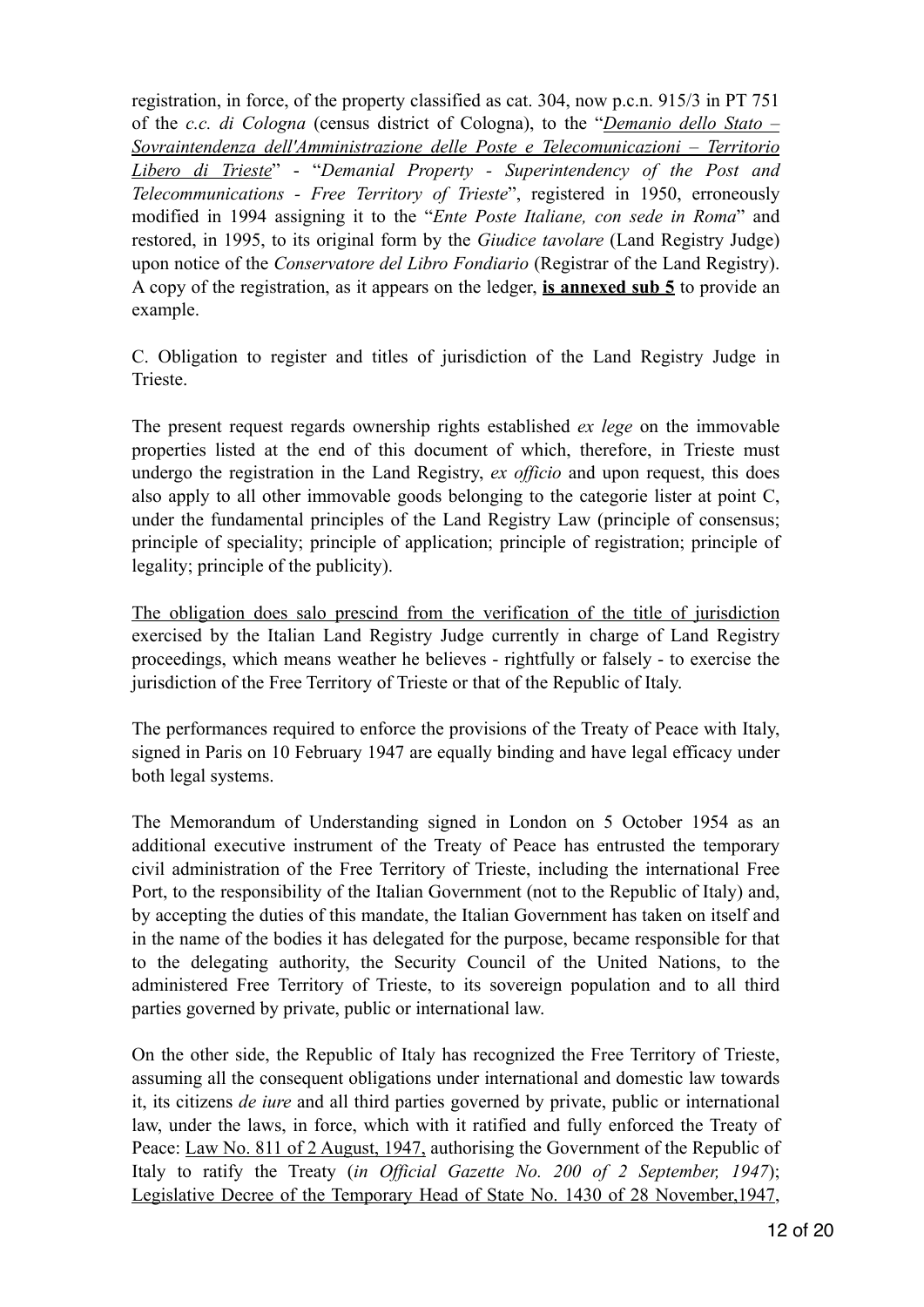full implementation of the Treaty (*ordinary supplement to Official Gazette No. 295 of 24 December 1947*); Law No. 3054 of 25 November, ratifying Legislative Decree No. 1430 of 28 November, 1947 (*in Official Gazette No. 10 of 14 November, 1953*).

Also, those international obligations did became binding and prevail on the domestic legislation of Italy under Article 10, sub-paragraph 1 and then also Article 117, subparagraph 1 of the Constitution of the Republic of Italy.

The obligation to register the title as well as the consequent restrictions and rights *in rem* leading to the present demand do therefore prescind from preliminary or successive verifications of the title of jurisdiction of the Italian Land Registry Judge serving in Trieste, since the purposes of the rightful implementation of this demand does not envision that they do - or think to - exercize, in carrying out they duty and in completing the precise, requested act, the jurisdiction of the Italian Government under the mandate of special trusteeship (temporary civil administration) entrusted to its responsibility under the Memorandum of Understanding of London of 1954 on behalf of the Security Council of the United Nations, or the jurisdiction of the Republic of Italy.

Because the full enforcement of the Treaty of Peace, even when it comes to the Land Registry Law, is at the same time a duty of both the Italian Government as provisional Government (temporary civil administrator) of the Free Territory of Trieste and its organs, and of the Republic of Italy and its organs, under its binding Constitutional laws, in force.

Therefore, any and water exception of the title of exercise of the State jurisdiction within the Free Territory of Trieste cannot affect the right of the petitioners, or any other subject, to demand and obtain this registration, nor the duty of the Land Registry Judge to fulfil it, but only possible, successive and consequent legal facts once the registration in the Land Registry is complete.

Also, due to this, the petitioners state underline neither this demand nor the eventual payment of levies, taxes, rights or other charges to the Republic of Italy or its organs, requested rightly or wrongly, in regard to the procedures resulting from it would not represent a recognition of the sovereignty of the Republic of Italy over neither the Free Territory of Trieste nor over the International Free Port of Trieste.

D. Impossibility to bring forward or receive oppositions of the Italian State and its bodies and stratal or para-statal bodies, or even third parties.

The transfer, since 15 September 1947 of the ownership *ex tunc* to the Free Territory of Trieste of all Italian movable and immovable, Stata and para-statal properties takes place under a multilateral international Treaty, in force, ratified and enforced by the Republic of Italy, which is bounded to observe it through all of its bodies and its own Constitution (Articles 10, sub-paragraph 1 and 117, sub-paragraph 1), and cannot oppose an equal, actual title to that.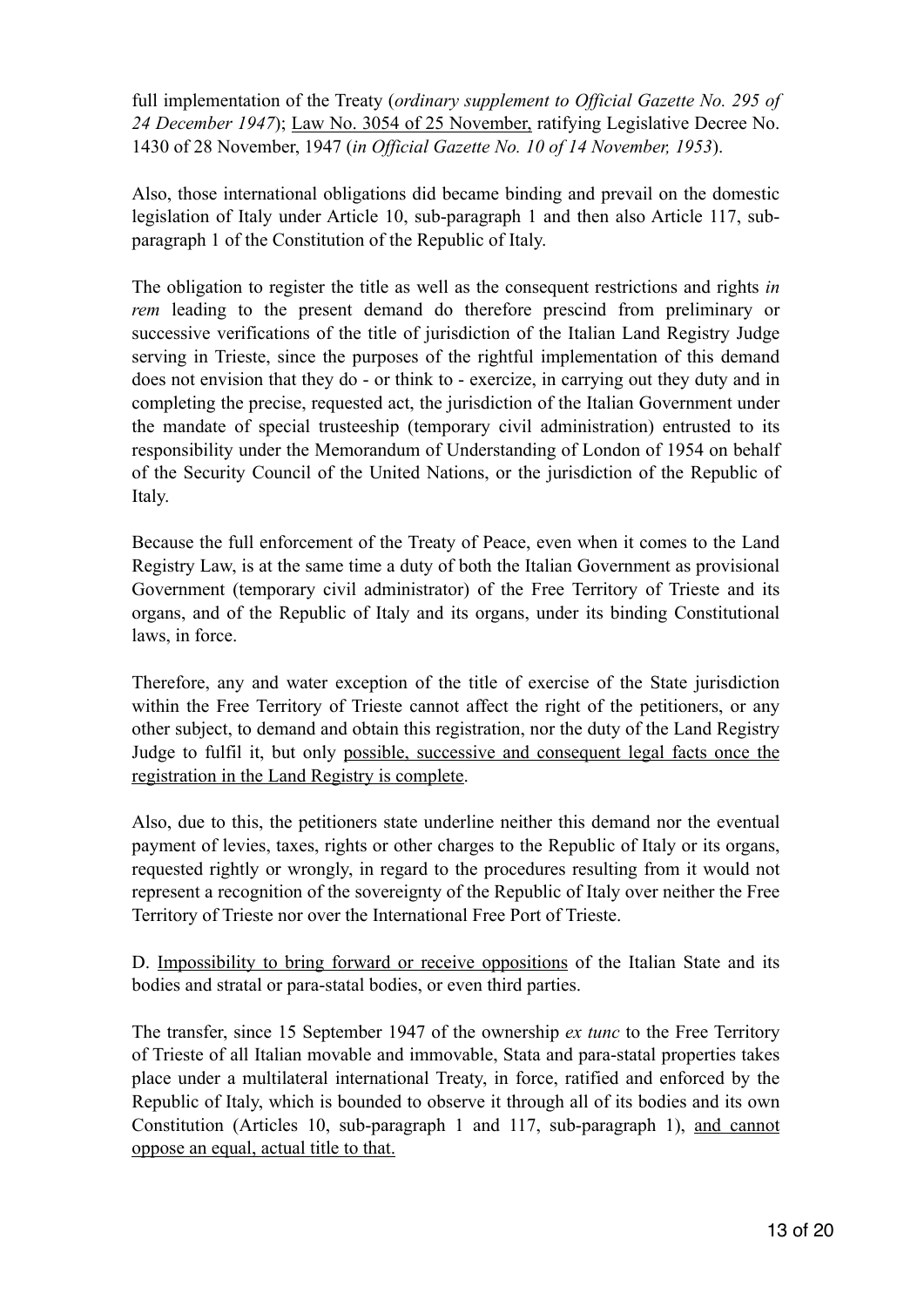Therefore, eventual oppositions raised by either the Republic of Italy or its organs and State or para-statal organization to the acts recognizing the transfer of these properties to the ownership of the Free Territory of Trieste - as is this registration - would be improbable, inadmissible and null as if would violate both the legal order of the Free Territory of Trieste and of the Republic of Italy.

Also, since the properties on which is pending this request of registration are State properties, these cannot even be acquired by *usucaption* by third parties, nor expropriated, and the rights on these which are as sight to the Owner do not expire.

E. Objective and well-known condition of *periculum in mora.* 

The tangible objects asked to be registered have a clear and very relevant function and value for both local and international economy and they are in a condition such that any further delay of the - to this moment omitted - registration *ex officio* of their legal property would be itself a serious, objective and well-known danger (*periculum in mora*) as these could be misused and damaged by public or private entities that have no title of ownership.

# **This condition is now demonstrated by the new facts and documents produced and analyzed in the premise of this new request and annexed sub 6, 7 and 8.**

The undersigned petitioners do therefore confirm to be bearers of legitimate and relevant interests to bring forward the present request and to obtain its full and prompter reception.

# **REQUEST**

The undersigned do therefore request that, in execution of the legal obligations of the Treaty of Peace between the Allied and Associated Powers and Italy, signed at Paris on 10 February 1947, in force, listed above and concerning the Free Territory of Trieste (Territoire Libre de Trieste, Свободная Территория Триест, Territorio Libero di Trieste) and the international Free Port of Trieste (Port Franc, Свободниый Порт, Porto Franco) as ratified and executed by the Republic of Italy and constituting imperative legal measures, with Constitutional prevalence on national and regional Italian laws, taking into account articles 70 and 4, point 5 as well as the Land Registry Law (*Legge Tavolare*) and articles No. 1 and 5 of Regional Law of Friuli Venezia Giulia No. 15/2010,

### to start and complete

the procedure to complete the Land Registry Book (*Libro Fondiario*) under Regional Law No. 15/2010 to inscribe in public boards the following immovable properties included within the boundaries of the Northern Free Port, namely said the Old Free Zone (*Punto Franco Vecchio*) of Trieste, and bounded to this use under a constrain established under the Treaty:

### **1) in the** *comune censuario* **- census district of Trieste:**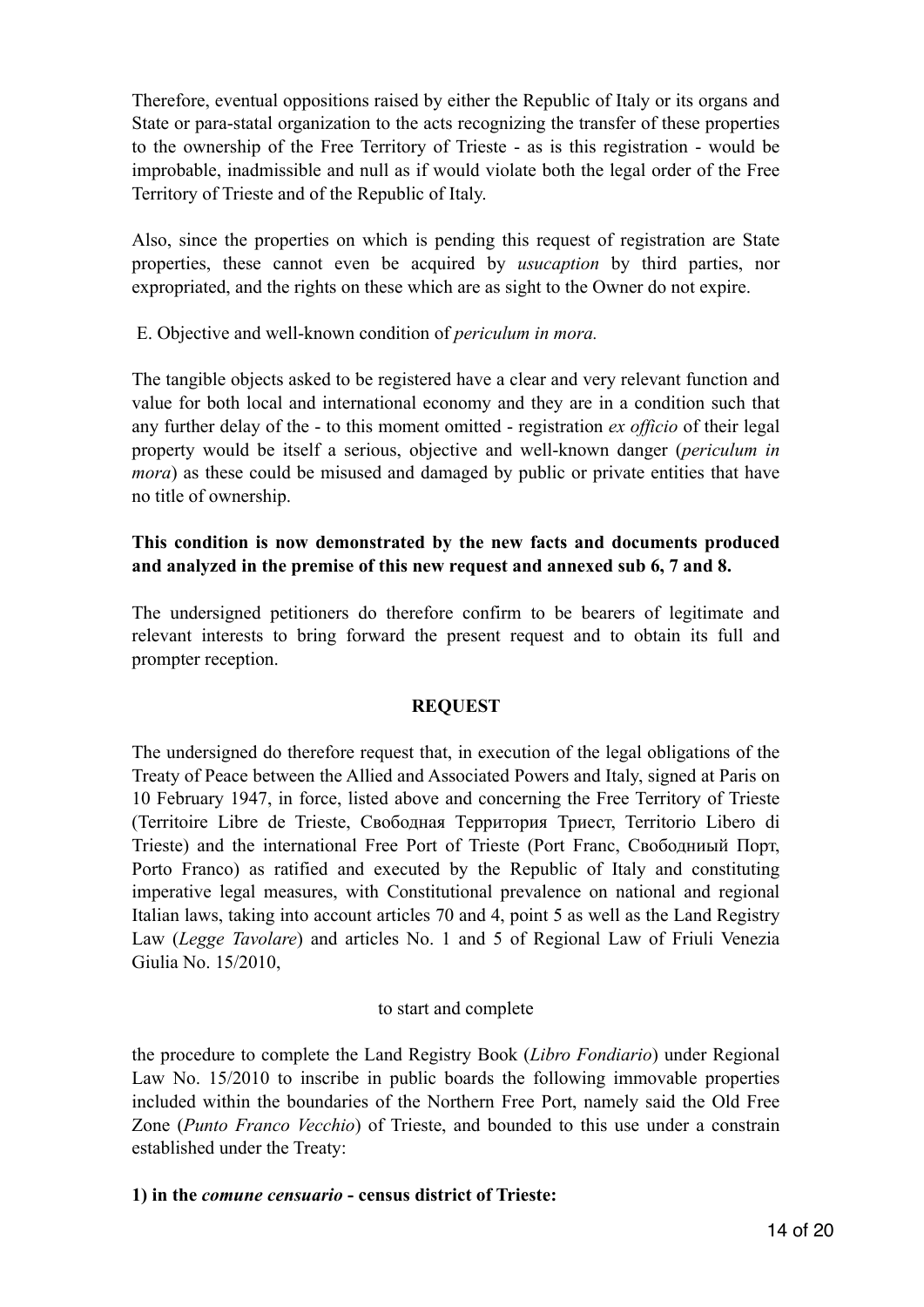abstract of map TRIESTE/A - Foglio 10, c.c. di Trieste:

*[omissis…]*

abstract of map TRIESTE/A – Foglio 6, c.c. di Trieste:

*[omissis…]* 

abstract of map TRIESTE/A – Foglio 3, c.c. di Trieste:

*[omissis…]* 

**2) in the** *comune censuario* **- census district of Gretta:** 

abstract of map TRIESTE/I – Foglio 8, c.c. di Gretta

*[omissis…]* 

# **3) in the** *comune censuario* **- census district of Barcola:**

abstract of map Trieste/C – Foglio 12, c.c. di Barcola

*[omissis…]*

All with the registration of the right of ownership of the

"*Demanio dello Stato del Territorio Libero di Trieste – Porto Franco internazionale di Trieste*"

"State Property of the Free Territory of Trieste – international Free Port of Trieste"

in force and in execution of articles 21 points 1 and 2 of the Treaty of Peace of Paris of 10 February 1947, of articles 1 and 2of Annex X, of article 34 of Annex VI and of articles 2, points 1 and 3 as well as 3 point 1 of Annex VI of the same treaty.

and with the inscription, consisting in the registration, attributing to each of the properties requested to be inscribed on public tables, of the following rights, legal acts and facts, by virtue of the legal titles activated:

**1**. the exclusive and full, permanent destination of the area and of the buildings to the uses, prohibitions, administrative constrains, obligations and rights *in rem* of third parties that are established under Annex VIII – Instrument for the Free Port of Trieste of the Treaty of Peace of Paris between the Allied and Associated Powers and Italy, signed at Paris on 10 February 1947, in particular:

**a)** under articles 1, 5, 6 and 7 of Annex VIII, the exclusive destination of the immovable properties as customary Free Port destined to be used "on equal terms by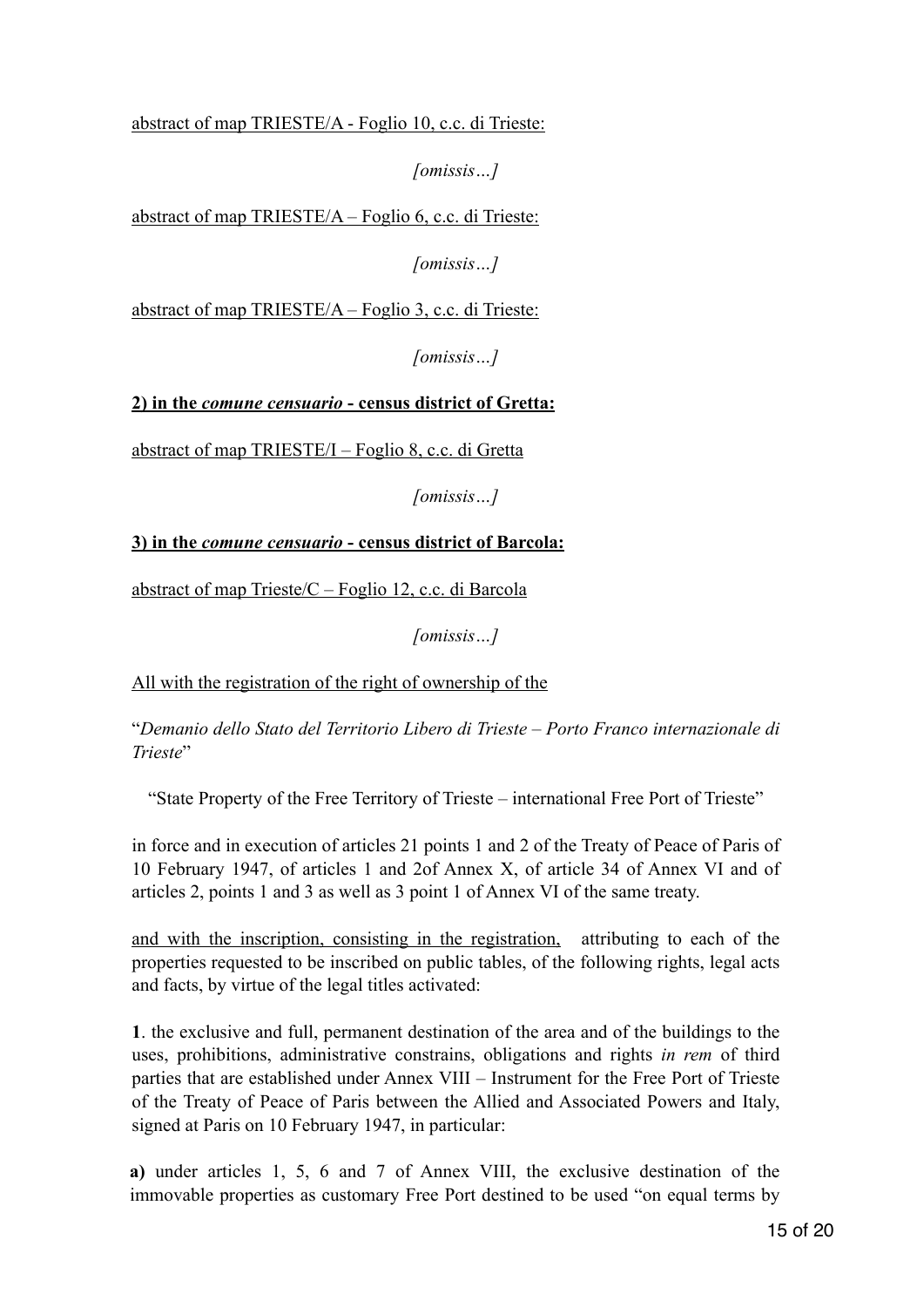all international trade and by Yugoslavia, Italy and the States of Central Europe, in such manner as is customary in other free ports of the world", with the international regime governed by the provisions of Annex VIII itself, which clearly includes the activities of warehousing, storing, examining, sorting, packing and repacking and similar activities, as well as the procession of goods and authorizes manufacturing activities (taking into account that "Yugoslavia" now refers to its Successor States);

**b)** under articles 5 and 10 of Annex VIII, the right of **b)** under articles 5 and 10 of Annex VIII, the right of the rights of merchant vessels and goods of all Countries of the world, therefore extended to all the enterprises which carry on their maritime traffic, trade, transformation - processing - and industrial activities of the unrestricted access to the Free Port for loading and discharge both for goods in transit and goods destined for or proceeding from the Free Territory without the levy on such goods customs duties or charges other than those levied for services rendered.

**c)** under articles 3 point 2 and 5 point 2 of Annex VIII**,** the prohibitions to establish special zones in the Free Port under the exclusive jurisdiction of any State, as well as the prohibition to discriminate on the nationality of the vessels, the ownership of the goods or on any other grounds when it comes to determinate and receive the pertinent rights and fixing and levying harbor dues and other charges in the Free Port;

**d)** under article 3 points 3 and 2 of Annex VIII, the right of Italy and of Yugoslavia to request and obtain, if allowed, the exclusive use of berthing spaces within certain parts of the area of the Free Port (taking note that here the name "Yugoslavia" refers to its Successor States);

**e)** under article 11, point 2 of Annex VIII, the right of the citizens of any State who are engaged in any legitimate pursuit in the Free Port to access it without unduly impediments;

**f)** under article 18 of Annex VIII, the exclusive powers of administration of the international Free Port of Trieste and, with it, of immovable properties, assigned to the Director of the Free Port referred to Article 18, as part of the provisions of the State legal order and of the executive and jurisdictional bodies of the Free Territory of Trieste and with the power to control the management of the Free Port which are assigned to the International Commission referred to Articles 21, 22 and 23 of Annex VIII, consisting in the representatives of the following States: the Free Territory of Trieste, France, the United Kingdom of Great Britain and Northern Ireland, the Union of Soviet Socialist Republics, the United States of America, the People's Federal Republic of Yugoslavia, Italy, Czechoslovakia, Poland, Switzerland, Austria and Hungary, to have its seat and offices in the Free Port and exempt from local jurisdiction (taking note that the names "Union of Soviet Socialist Republics", "People's Federal Republic of Yugoslavia", "Czechoslovakia," now refer to their successor States);

**g)** under article 22 of Annex VIII, the right of the International Commission in charge of the administration of the Free Port referred to in Articles 21, 22 and 23 of Annex VIII, consisting in the representatives of the following States: the Free Territory of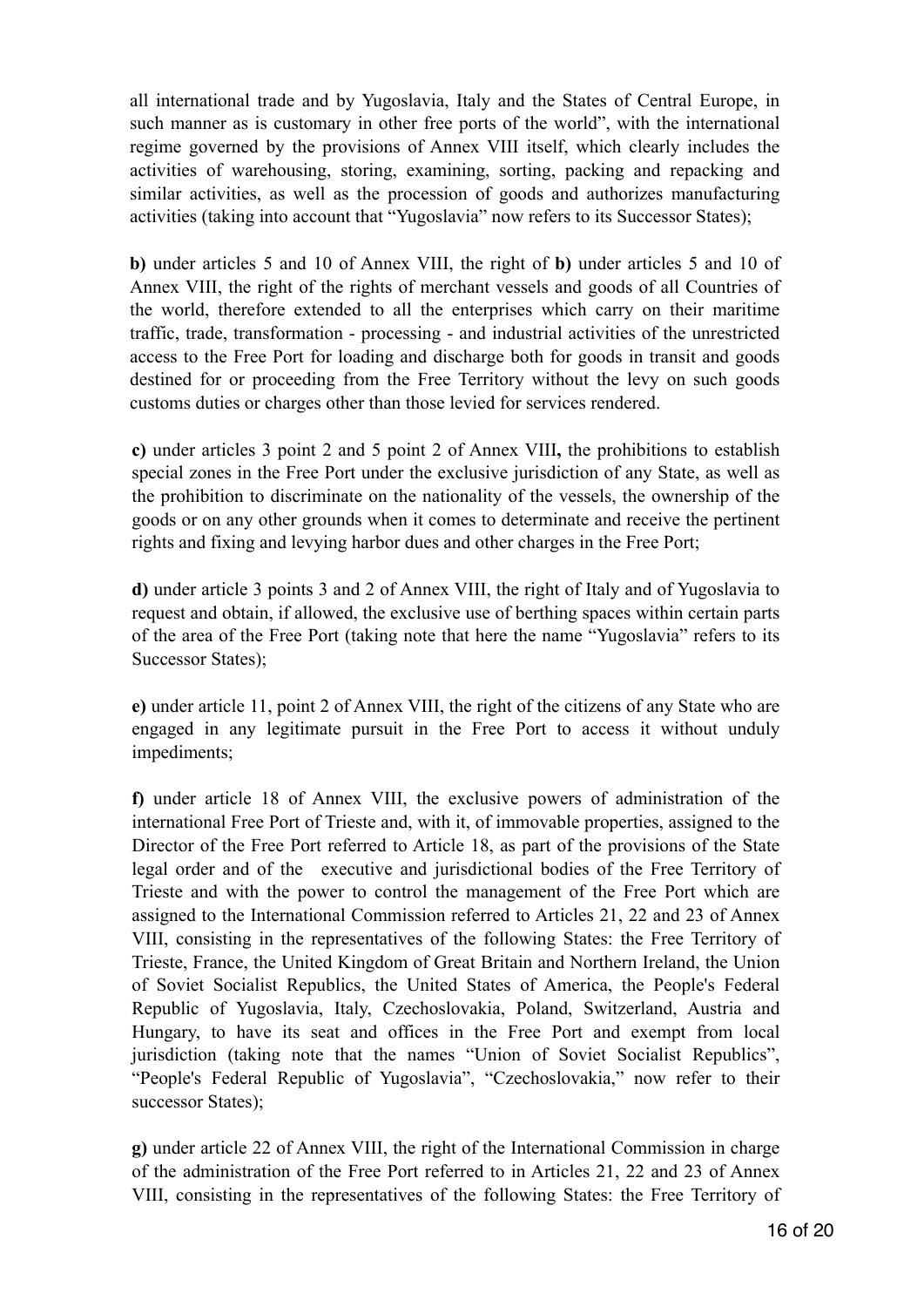Trieste, France, the United Kingdom of Great Britain and Northern Ireland, the Union of Soviet Socialist Republics, the United States of America, the People's Federal Republic of Yugoslavia, Italy, Czechoslovakia, Poland, Switzerland, Austria and Hungary, to have its seat and offices in the Free Port and exempt from local jurisdiction (taking note that the names "Union of Soviet Socialist Republics", "People's Federal Republic of Yugoslavia", "Czechoslovakia," now refer to their successor States);

**h)** under article 24 of Annex VIII the obligation to subject to the procedures of resolution envisioned in Article 24 of the same annex any dispute relating to the interpretation or execution of the provisions of Annex VIII of the Treaty of Peace concerning the regime and consistency of the international Free Port of Trieste and its areas.

### **SPECIAL PUBLICITY OF THE PROCEDURE**

### **In respect of the international bodies and of the States holding,** *ex lege* **rights over the public properties subject to this request.**

The unusual nature of the present request to complete the Land Registry Book requires taking into account the problem of publicity in respect to the States holding rights on the properties subject to the request, which cannot be considered informed of it by the mere publication on the *Bollettino Ufficiale della Regione* (Official Bulletin of the Region).

The Treaty of Peace, Annex VIII assigns, for this purpose, the rights of use of the immovable properties for port activities of an international Free Port to all States, special rights to Yugoslavia (successor States) and Italy, as well as rights to control its management and to reside (registration) to the Member States of the International Commission (and their successors) in persona of their representatives.

Additionally, among the subjects involved there is the United Nations Security Council ad international guarantor, by law, of the Free Territory of Trieste (article 21, point 1 of the Treaty of Peace, UNSC Resolution No. 16/1947).

**Therefore, the applicants request that the Commissar for the completion of the Land Registry Book informs those subjects, by the means that he considers most suitable, as long as those means are proved effective and efficient, and by the following means and addresses:** 

a) **the Security Council of the United Nations** represented by its President *pro tempore,* at its office building in 405 East 42nd Street on the South, New York NY 10017, USA, as direct international guarantor of the Free Territory of Trieste (UNSC Resolution No. 16/1947; Treaty of Peace with Italy of 10 February 1947, Article 21, point 1).

b) **the General Assembly of the United Nations** represented by its President *pro tempore,* at its office building in First Avenue at 46th Street, New York NY 10017,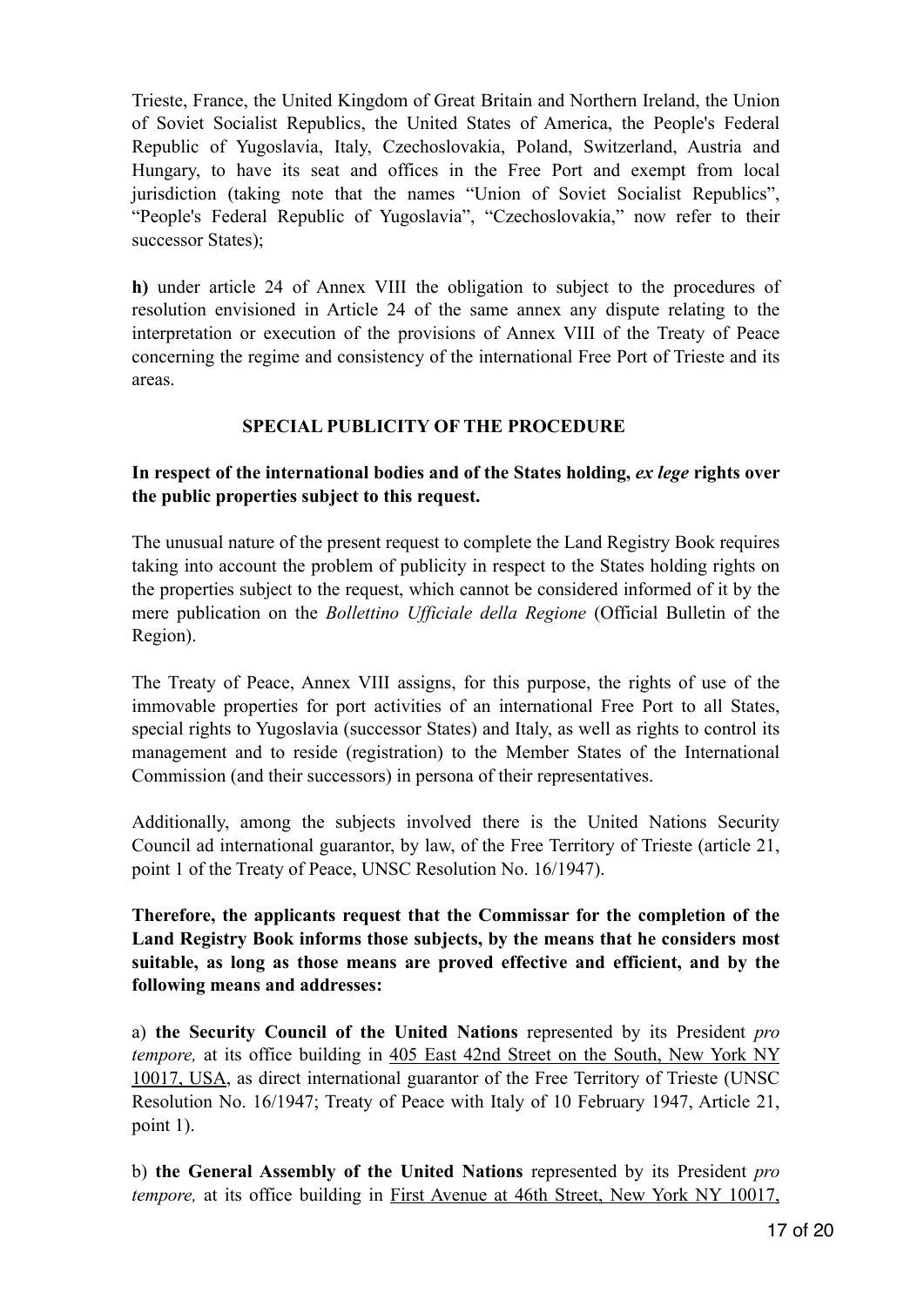USA, to inform, through it, all the Member States, about their role as they hold the rights *in rem* to be registered on the properties that are requested to be registered, precisely, the right of these States and their enterprises to use on equal terms of the areas of the Free Port for their vessels, goods and all the activities relating to trading, manufacturing - processing of goods - and industrial activities in a regime of fiscal exemption therein permitted;

c) **the General Assembly of the United Nations** represented by its president *pro tempore* at its international head office in First Avenue at 46th Street, New York 10017, USA, to inform, through it, to all Member States, for they bear rights on the properties to be registered, precisely, of the equal rights of all States and their enterprises to use without discriminations the areas of the international Free Port of Trieste for their ships, their goods and for all activities of trade, manufacturing processing of goods - with the tax exemption permitted in these areas.

d) **the Governments** of the Countries holding the right to be *ex officio* members of the International Commission in charge of supervising the management of the international Free Port of Trieste, and to to have their seats and offices in the Free Port exempt from local jurisdiction, to be informed at their representation offices in Italy:

- United States of America, Embassy, 00187 Rome, Via Vittorio Veneto 119/a;
- United Kingdom of Great Britain and Northern Ireland, Embassy, 00187 Rome, Via XX September 80/a;
- France, Embassy, 00186, Rome, piazza Farnese 67;
- Switzerland, Embassy, 00197 Rome, Via Barnaba Oriani 61;
- Austria, Embassy, 00198 Rome, Via g. Pergolesi 3;
- Hungary, Embassy, 00161 Rome, Via dei Villini 12/16;
- Poland, Embassy, 00197 Rome, via P. Paolo Rubens 20
- Lithuania, Embassy, 00198 Rome, Viale di Villa Grazioli 9;
- Latvia, Embassy, 00198 Romae, via G. B. Martini 13;
- Estonia, Embassy, 00198 Rome, viale Liegi 28, int. 5;
- Czech Republic, (as Successor State of Czechoslovakia), Embassy, 00192 Rome. Via dei Gracchi 322:
- Republic of Slovakia, (as Successor State of Czechoslovakia), Embassy, 00135 Rome. Via dei Colli della Farnesina 144;
- Russia (as Successor State of the USSR), Embassy, 00185 Rome, via Gaeta 5;
- Belarus, (as Successor State of the USSR), Embassy, 00141 Rome, via delle Alpi Apuane 16;
- Ukraine, (as Successor State of the USSR), Embassy, 00198 Rome, via Guido d'Arezzo 9;
- Kazakhstan, (as Successor State of the USSR), Embassy,00189 Rome, via Cassia 471;
- Slovenia (as Successor State of Yugoslavia), Embassy, 00197 Rome. Via Leonardo Pisano 10;
- Croatia (as Successor State of Yugoslavia) Embassy, 00191 Rome. via L. Bodio 74/76;
- Bosnia–Herzegovina (as Successor State of Yugoslavia), Embassy, 00195 Rome. Piazzale Clodio 12/III;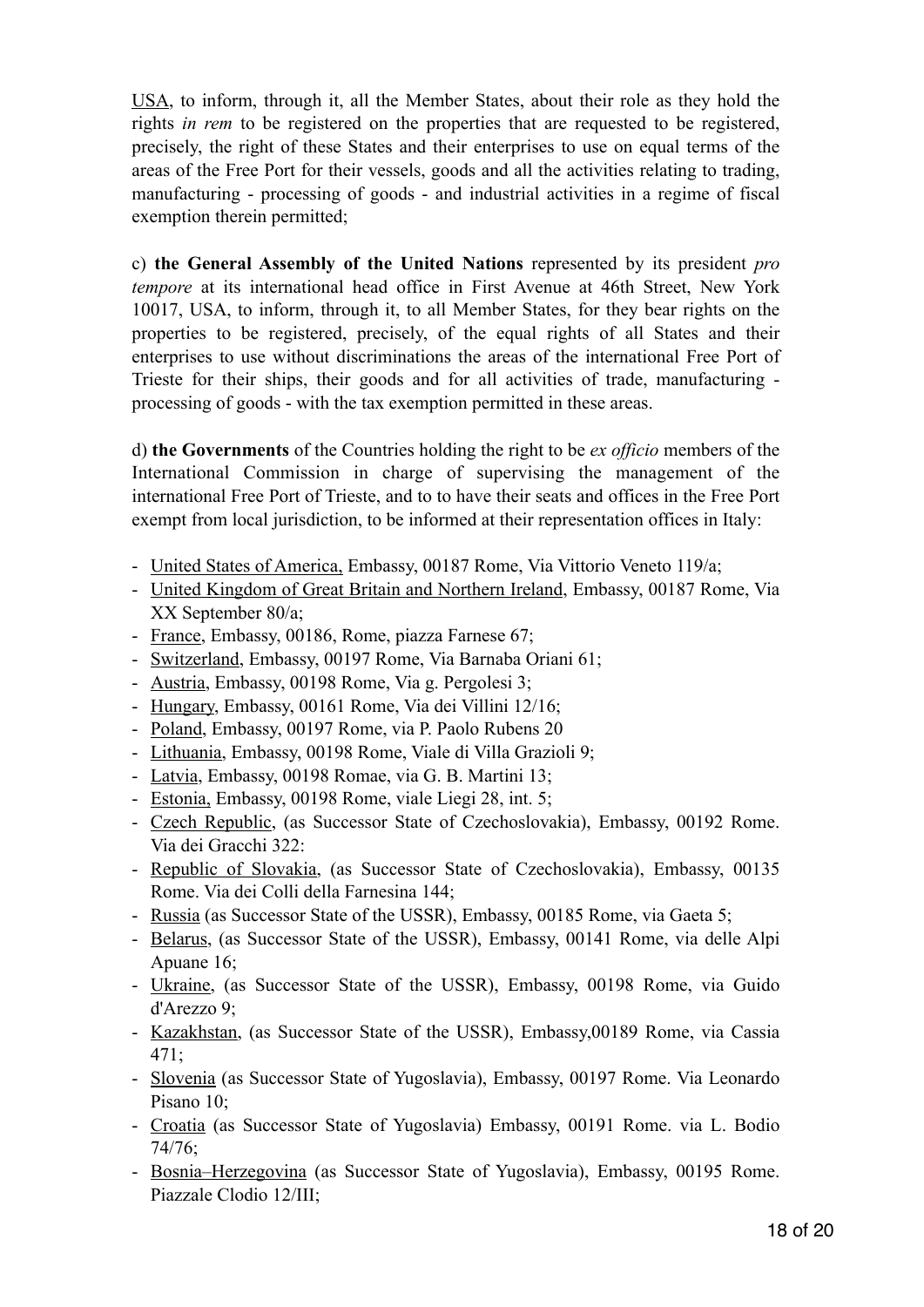- Serbia (as Successor State of Yugoslavia), Embassy, 00197 Rome, via dei Monti Parioli 20;
- Montenegro (as Successor State of Yugoslavia), Embassy, 00197 Rome. via A. Gramsci 9;
- FYROM (as Successor State of Yugoslavia), Embassy, 00198 Rome, viale Bruxelles 73-75;
- Italia, *Presidenza del Consiglio dei Ministri*, 00187 Rome, Palazzo Chigi piazza Colonna 370;
- 3) to the competent and responsible offices.

#### **DOCUMENTS**

**A) Documents previously lodged:** for the purposes of the present request, we recall in full the document previously lodged, annexed to previous request No. 3/COMP/15 and precisely:

**1.** The legal titles activated:

**a)** United Nations Treaty Series, Volume 49 – 1950, N° 747, Treaty of Peace with Italy, signed at Paris, on 10 February, 1947, and abstract from Volume 50 – Maps: C. - Yugoslav-Italian frontier; D. - Frontiers of the Free Territory of Trieste;

**b)** Laws and communication of ratification and execution of the Republic of Italy, published on the Italian Official Gazzette: Law No. 811 of August 3rd, 1947 - Official Gazette No. 200 of 2.9.1947; Note of the Minister of Foreign Affairs in Official Gazette No. 231 of 3.10.1947; DLCPS No. 1430 of 28 November 1947, Ordinary Supplement of Official Gazette No. 295 od 24.12.1947; Law No. 3054 of 25 November 1952, Official Gazette No. 10 of 14.1.1953;

### **2.** *UN Security Council – Resolution No. 16/1947*;

**3.** Map of the Free Zones in 1930;

**4.** Sample of a registration in the Land Registry under the name of "Demanio del Territorio Libero di Trieste" - "State Property of the Free Territory of Trieste", renewed since 1995 and in force;

**5.** Abstract of cadastral maps referring to the above listed properties that are requested to be registered:

- in the census district of Trieste, TRIESTE/A - Foglio 10; TRIESTE/A - Foglio 6; TRIESTE/ A - Foglio 3;

- in the census district of Gretta, TRIESTE/I - Foglio 8;

- in the census district of Barcola TRIESTE/C - Foglio 12.

**B) New documents:** with the present question are lodged the new documents recalled and analyzed in the premise,precisely: